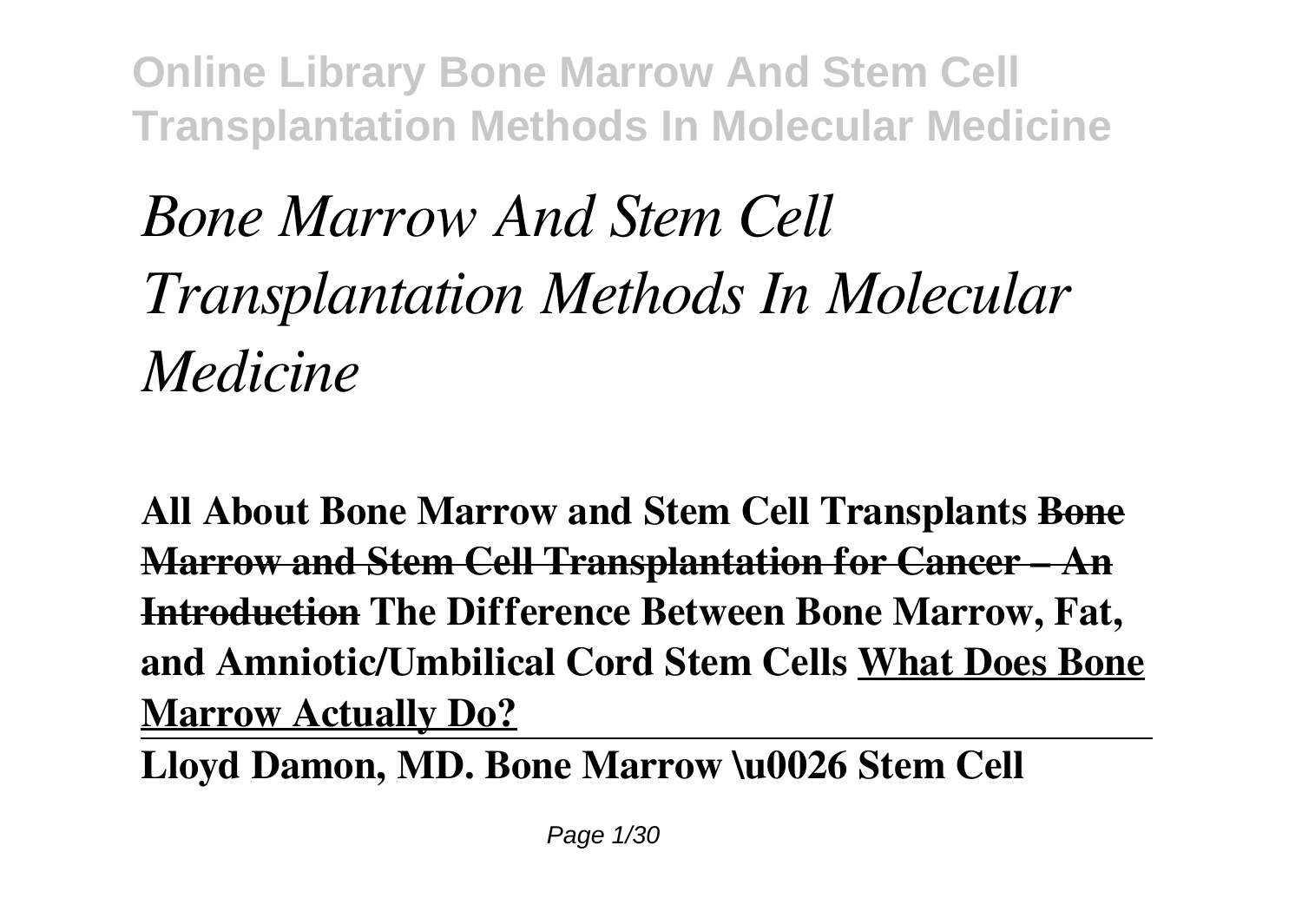**Transplantation***Stem Cell Transplant NYC | Bone Marrow Transplant Procedure NYC | NewYork Presbyterian Hospital Bone Marrow Transplant Patient Information: Chapter 8 - Stem Cell Collection* **Bone Marrow Transplant Patient Information: Chapter 3 - What Are Stem Cells Donating your Bone Marrow Stem Cells? Here is my story (part 1 of 4) Bone Marrow Stem Cells Bone Marrow and Blood Stem Cell Transplant: Ask Dr. Scott Rowley Bone Marrow Aspiration for Stem Cell Therapy by Dr. Silva The Truth About Donating Bone Marrow Having a bone marrow test** *Painless Bone Marrow Biopsy: Anterior Approach with David Drew, MD* **What is Bone Marrow Transplantation? How to Perform Bone Marrow Aspirate Concentrate (BMAC)**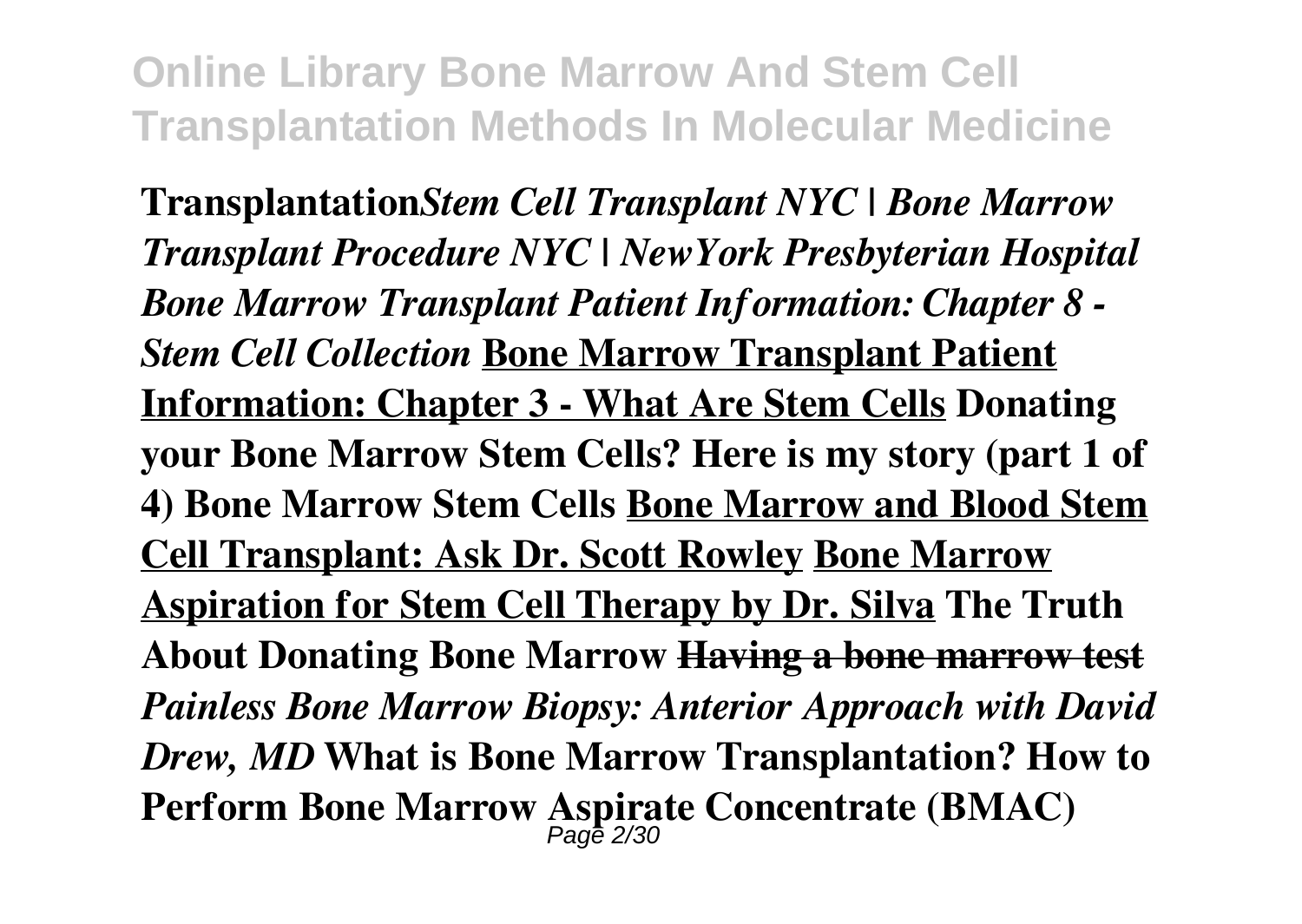**Harvesting and Stem Cell Injections Dallas Hope: Bone Marrow Transplant Process Explained — Be The Match** *Bone Marrow Aspiration and Biopsy What does it mean to become a bone marrow donor?*

**Arrow® OnControl® Bone Marrow Aspiration \u0026 Biopsy Patient Video -MC 001173Promises and Dangers of Stem Cell Therapies | Daniel Kota | TEDxBrookings Bone Marrow Aspiration - Stem Cell Therapy Fat Stem Cells vs Bone Marrow Bone Marrow vs. Umbilical Cord Stem Cell Therapy**

**Bone Marrow Transplantation: Stem Cell Transplantation Blood \u0026 Bone Marrow, Stem - Cell Donation**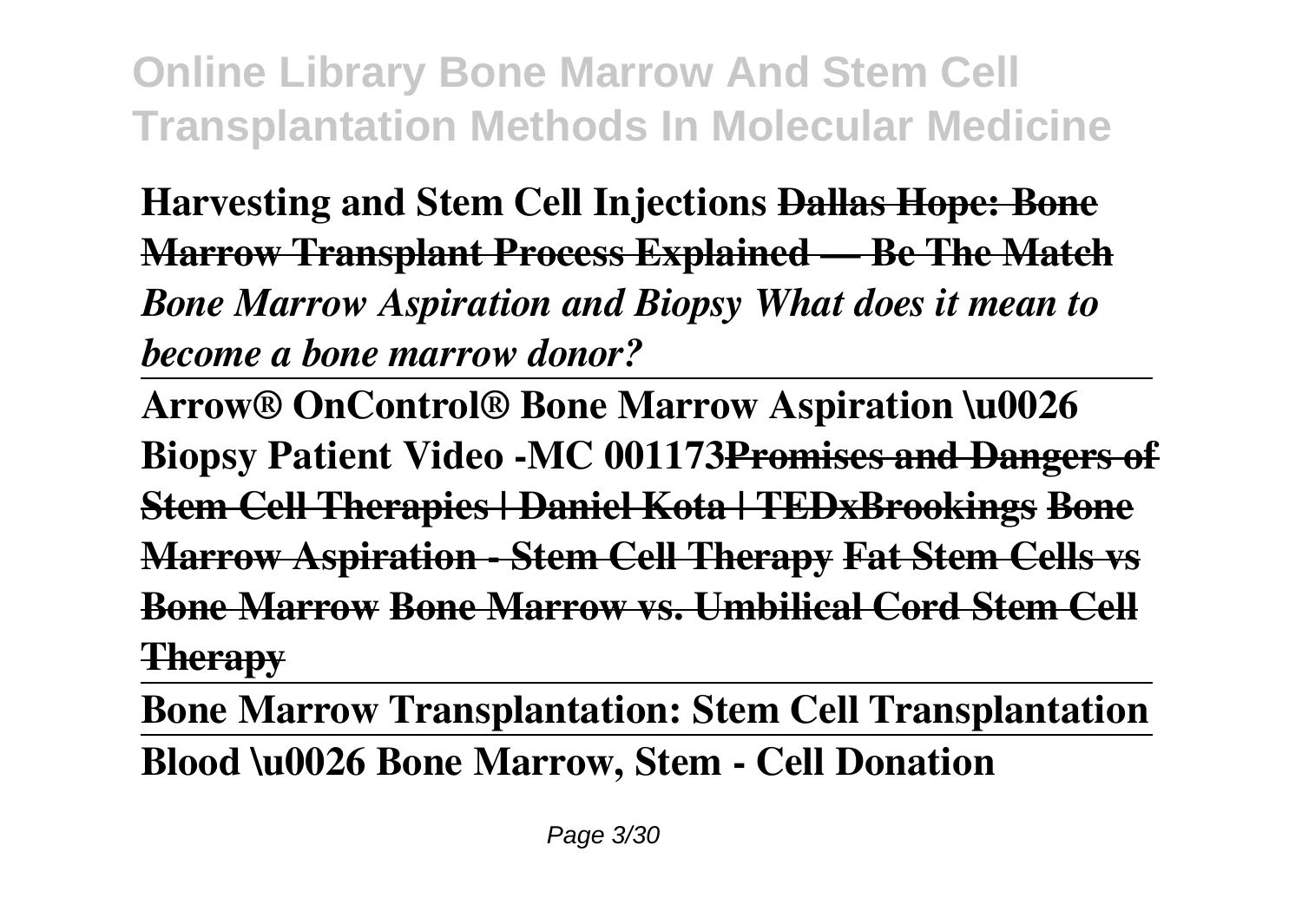**Explained in Hindi | Patient Education I MICBone Marrow and Stem Cell Transplant Patients Share Their Stories Fluid Intake after Stem Cell or Bone Marrow Transplant - Mayo Clinic What are Bone Marrow and Stem Cell Transplants? Bone Marrow And Stem Cell Stem cells are very early cells made in the bone marrow. Bone marrow is a spongy material that fills the bones. These stem cells develop into red blood cells, white blood cells and platelets. Red blood cells contain haemoglobin which carries oxygen around the body.**

**What is a stem cell or bone marrow transplant? | Stem cell**

**...**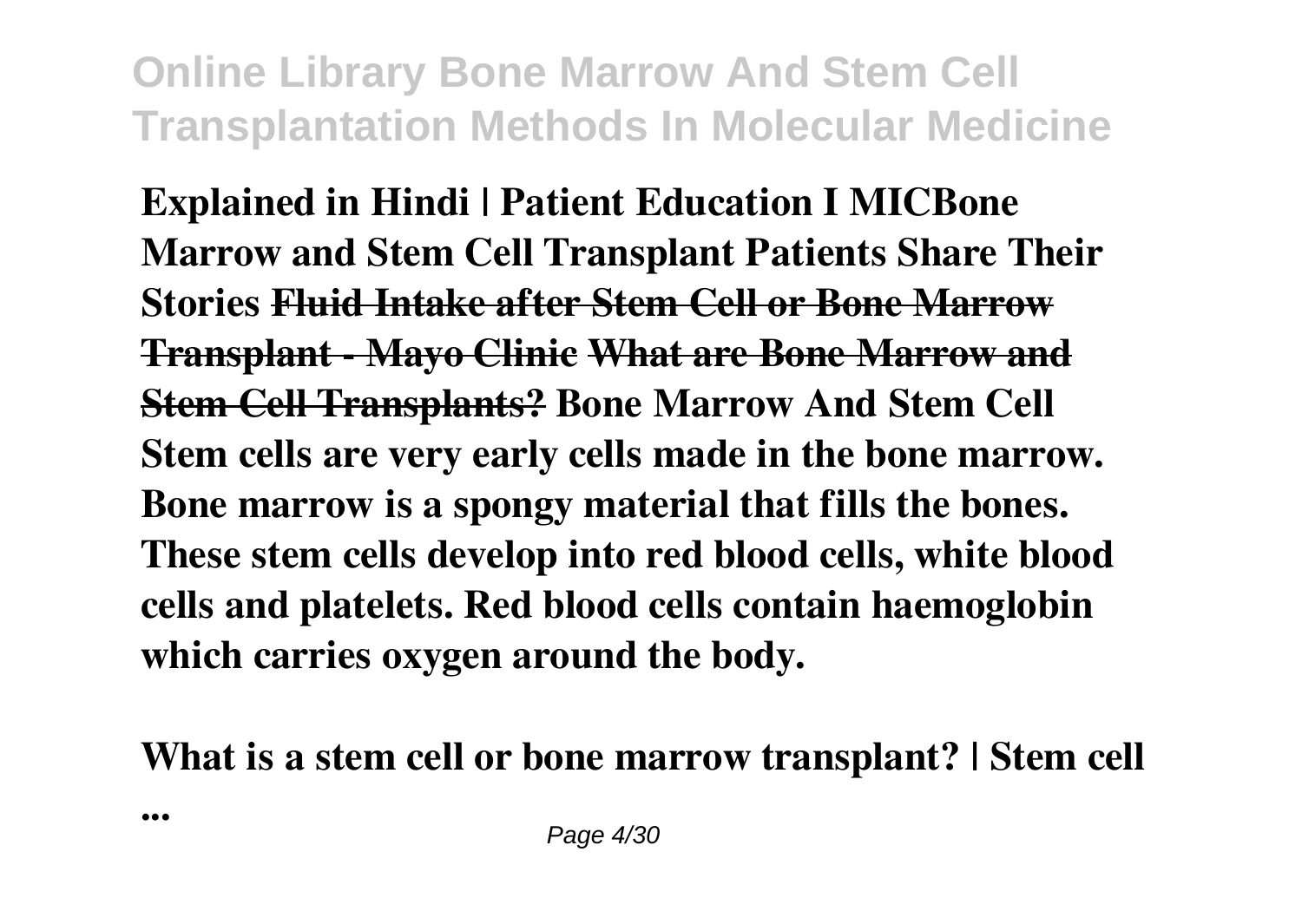**A stem cell or bone marrow transplant replaces damaged blood cells with healthy ones. It can be used to treat conditions affecting the blood cells, such as leukaemia and lymphoma. Stem cells are special cells produced by bone marrow (a spongy tissue found in the centre of some bones) that can turn into different types of blood cells.**

**Stem cell and bone marrow transplants - NHS A stem cell or bone marrow transplant is a long and complicated process that involves 5 main stages. These stages are: Tests and examinations – to assess your general level of health. Harvesting – the process of obtaining the stem cells to be used in the transplant, either from you or a** Page 5/30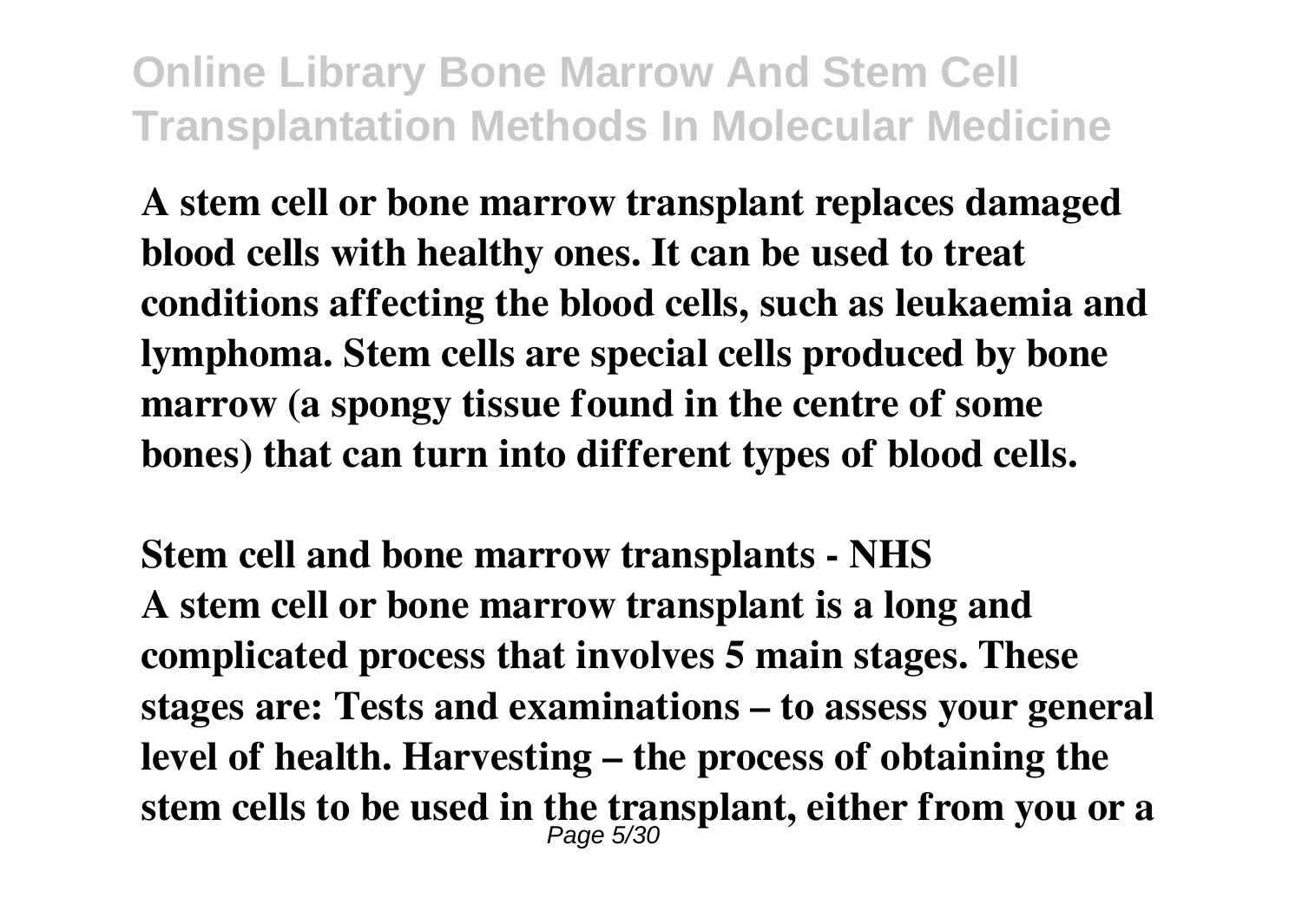**donor. ...**

**Stem cell and bone marrow transplants - What happens - NHS**

**A stem cell or bone marrow transplant replaces damaged blood cells with healthy ones. It can be used to treat conditions affecting the blood cells, such as leukaemia and lymphoma. Stem cells are special cells produced by bone marrow (a spongy tissue found in the centre of some bones) that can turn into different types of blood cells.**

**NHS 111 Wales - Encyclopaedia : Stem cell and bone marrow ...**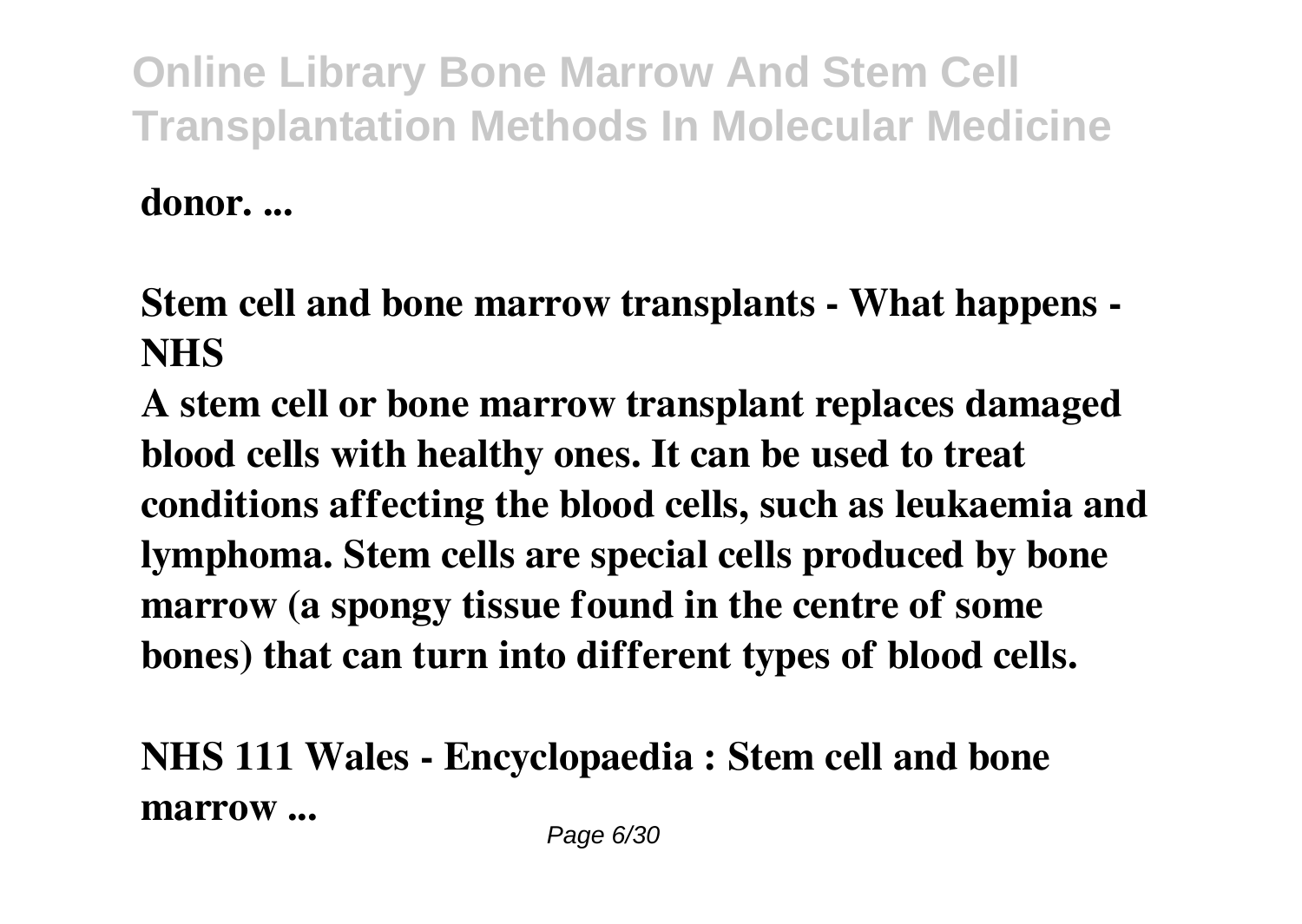**All our blood cells develop from stem cells in the bone marrow. Stem cells stay inside the bone marrow and when they are fully developed they go into the bloodstream. Blood cells do not live long. The bone marrow normally makes millions of new blood cells every day to replace blood cells as they are needed. There are three main types of blood cells: Red blood cells contain haemoglobin (Hb), which carries oxygen from the lungs to all the cells in our body.**

**What are stem cells and bone marrow? - Macmillan Cancer ... Bone Marrow and Stem Cells.- Bone marrow is the tissue** Page 7/30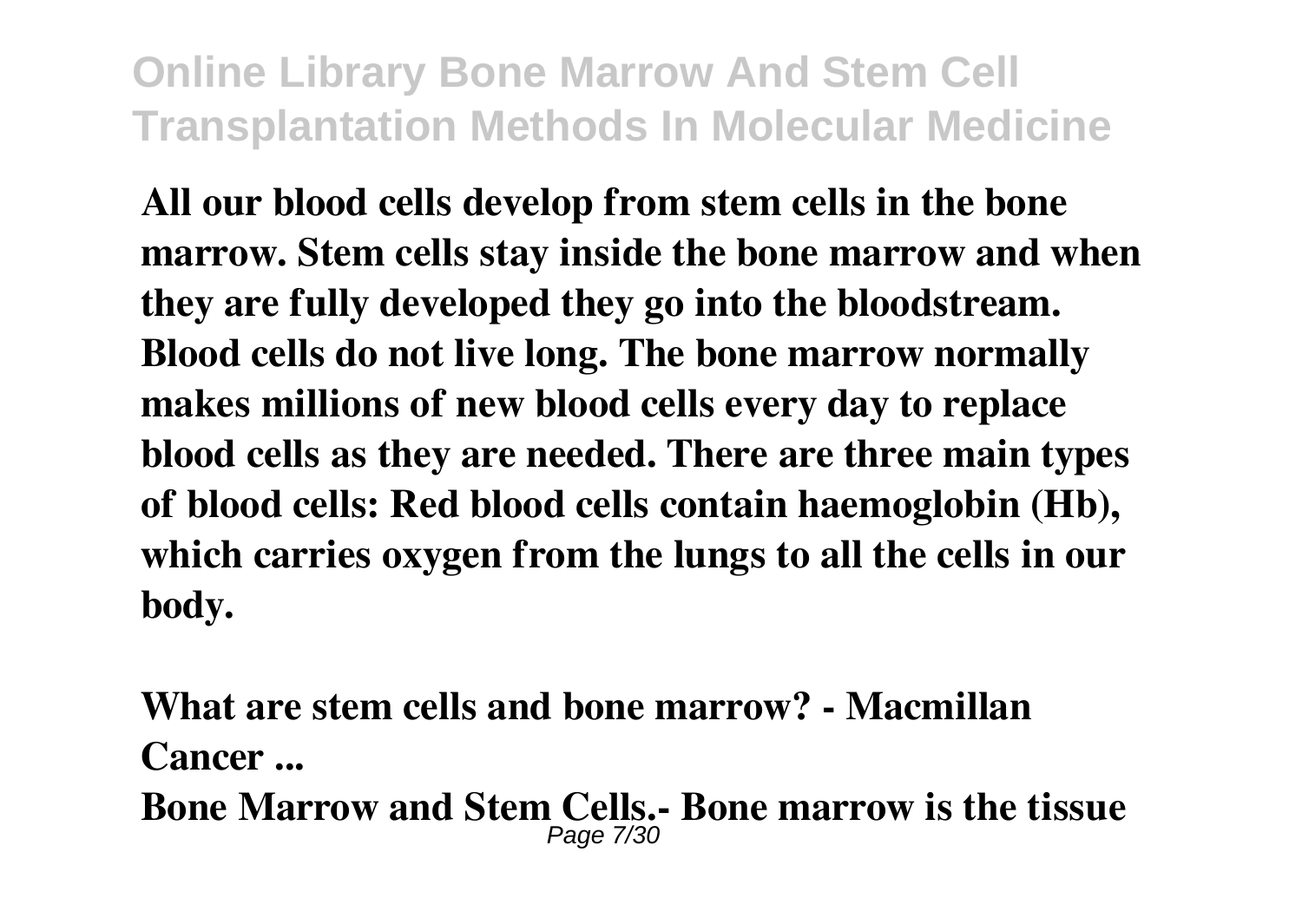**comprising the center of large bones. It is the place where new blood cells are produced. Bone marrow contains two types of stem cells: hemopoietic (which can produce blood cells) and stromal (which can produce fat, cartilage, and bone).**

**Bone Marrow and Stem Cells - Our Stem Cells Bone marrow stem cells are multipotent, which means they have the ability to become virtually any type of tissue cell, including: Bone; Cartilage; Blood; Organ; Nerve; Neuron; Gray matter; How Bone Marrow Stem Cells are Used in Medicine. Bone marrow stem cells are used in therapies that address a wide array of diseases, disorders, and** Page 8/30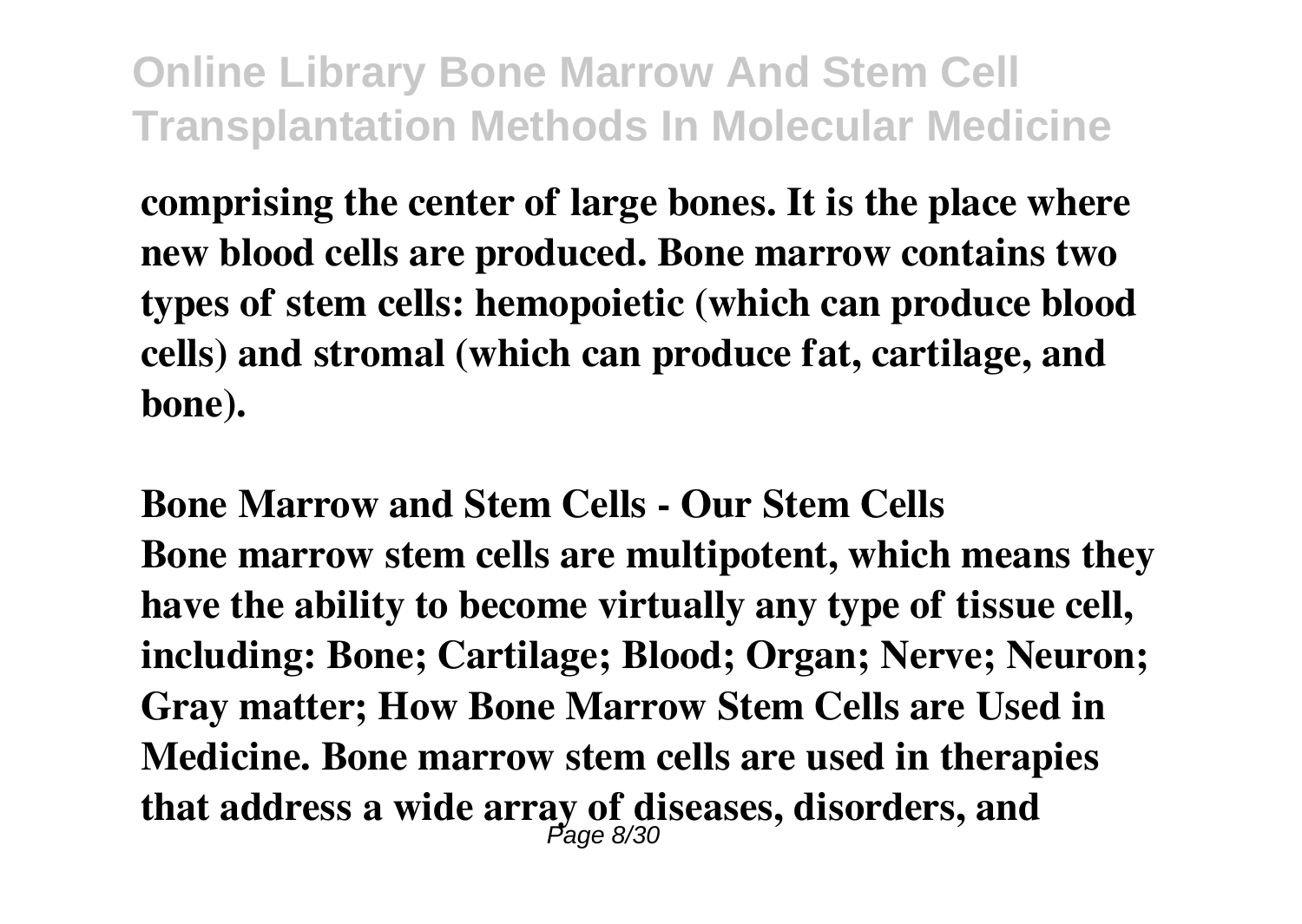**injuries.**

**Bone Marrow Stem Cells | NSI Stem Cell Adult stem cells can differentiate into related cell types only, for example, bone marrow cells can differentiate into blood cells and cells of the immune system but not other cell types. Stem...**

**Stem cells - Cell division - AQA - GCSE Biology (Single ... At the cellular level, the main functional component of bone marrow includes the progenitor cells which are destined to mature into blood and lymphoid cells. Marrow contains hematopoietic stem cells which give rise to the** Page 9/30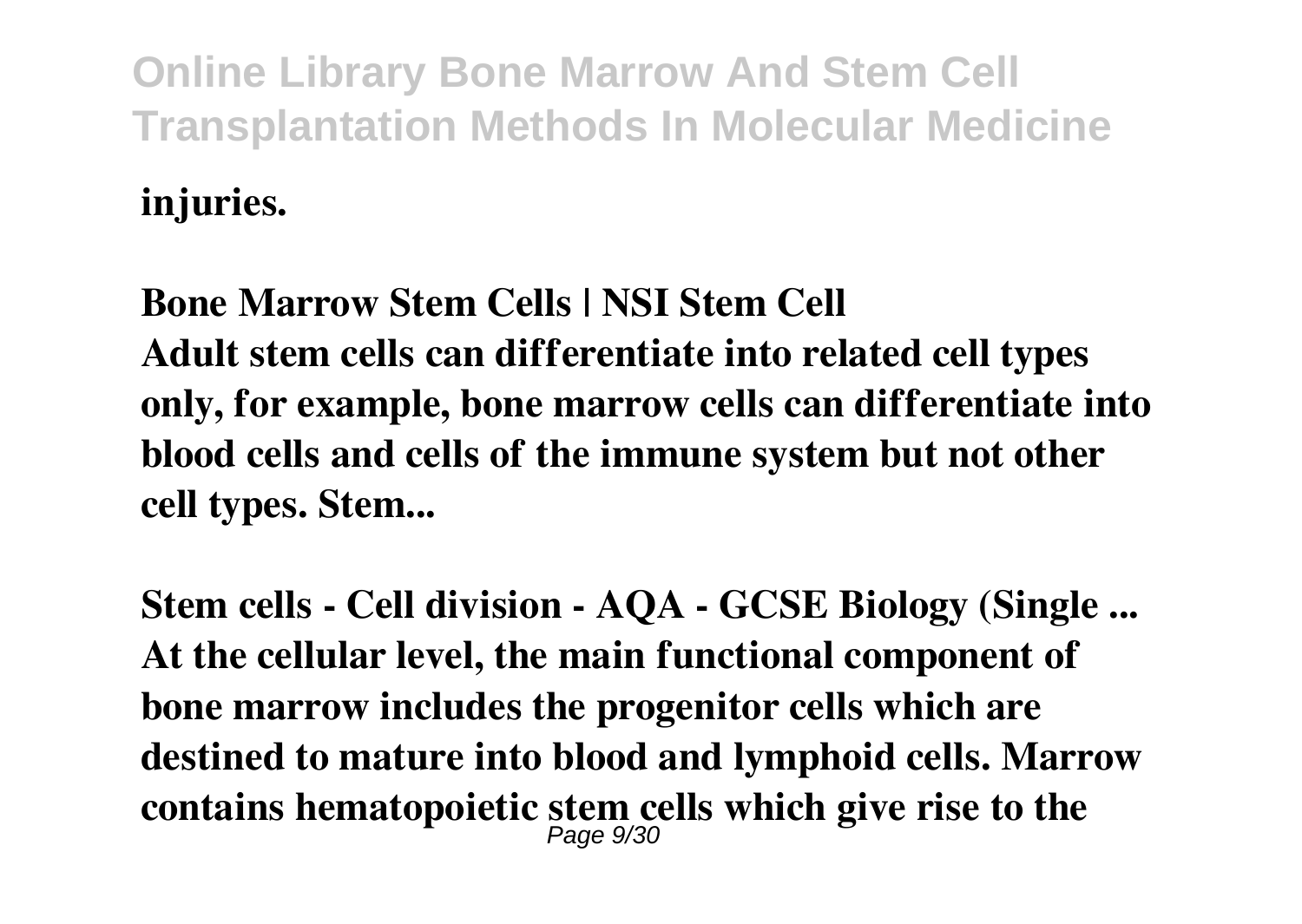**three classes of blood cells that are found in circulation: white blood cells (leukocytes), red blood cells (erythrocytes), and platelets (thrombocytes).**

#### **Bone marrow - Wikipedia**

**Bone marrow is a remarkable factory. It's the soft, spongy tissue found at the centre of certain bones in your body where blood stem cells live. Blood stem cells produce all your essential blood cells, such as red blood cells to carry oxygen and white blood cells to fight infection. Who needs bone marrow transplants?**

# **British Bone Marrow Registry - NHS Blood and** Page 10/30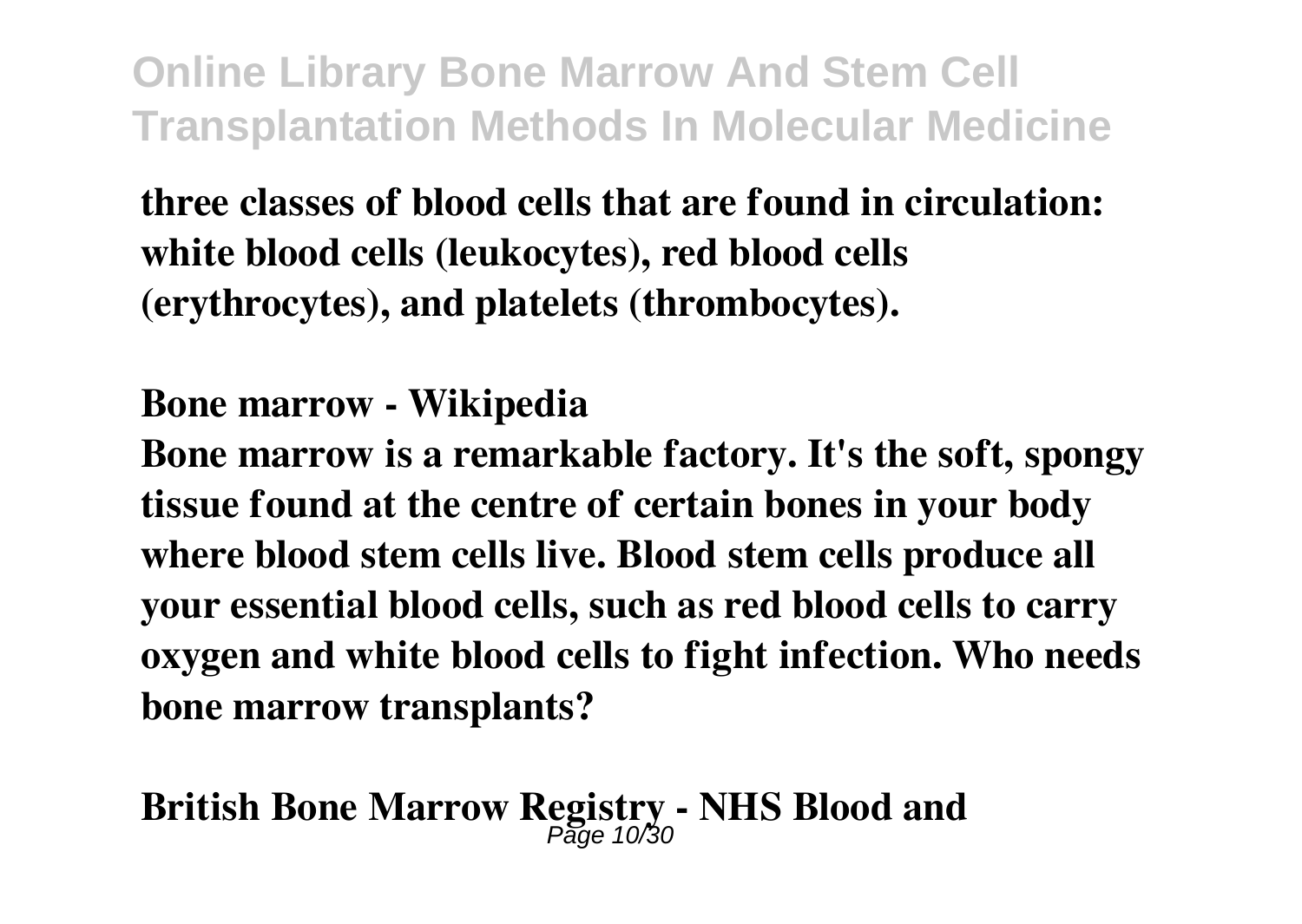#### **Transplant**

**Red bone marrow is involved in hematopoiesis. This is another name for blood cell production. Hematopoietic stem cells that are found in red bone marrow can develop into a variety of different...**

**Function of Bone Marrow: What Is Bone Marrow, and What ...**

**This is when the blood stem cells are collected from the bone marrow at the back of the hip bone (not the spine). The procedure is carried out under general anaesthetic so that no pain is experienced. The collection itself takes 1-2 hours and most donors return to their regular activities** Page 11/30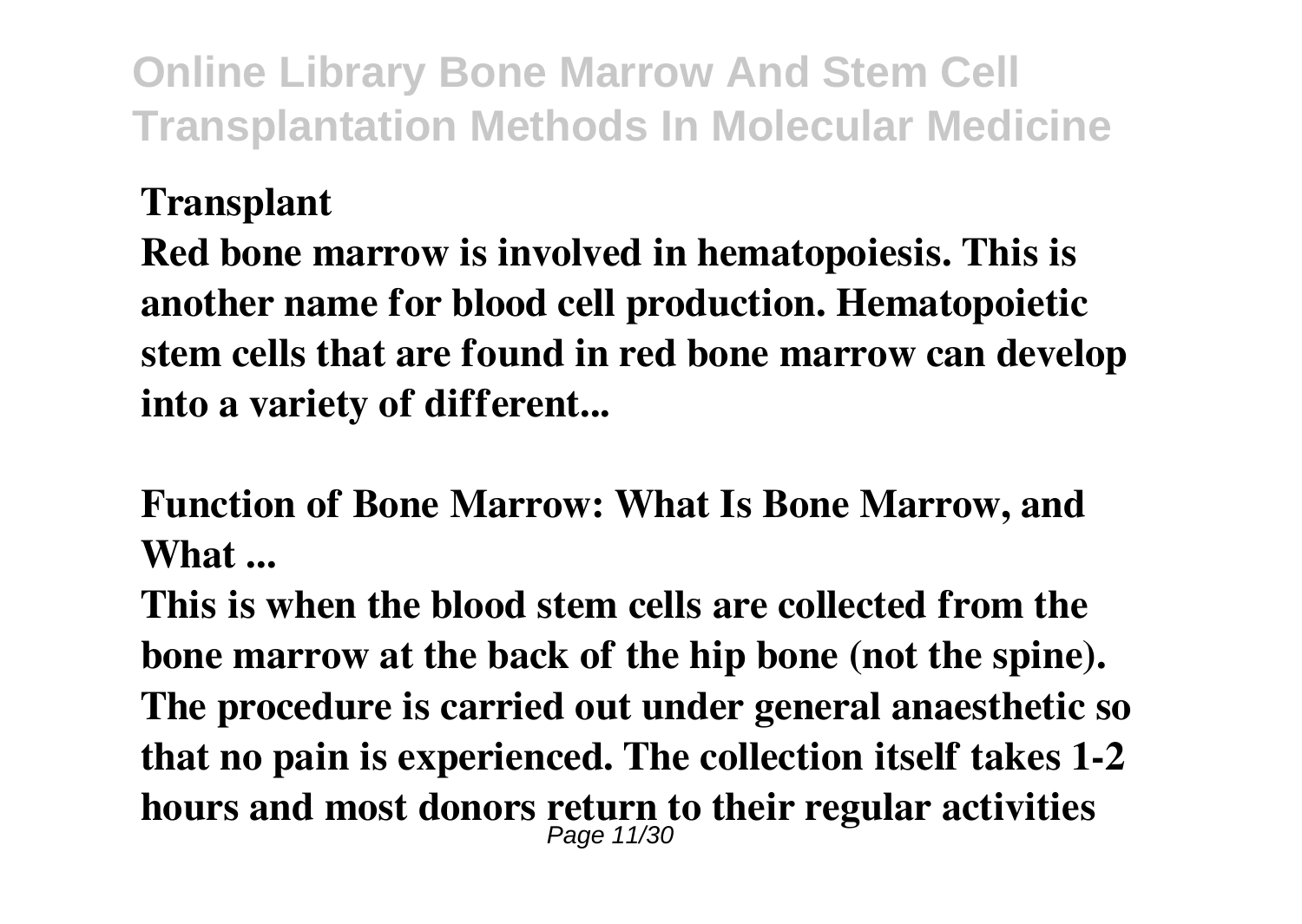### **within a week. This method is only used in around 10% of ...**

**Request a swab kit to register as a potential blood stem ... When short-term stem cells, which have a limited selfrenewal capacity, are included in the estimation, the frequency of stem cells in bone marrow increases to 1 in 1,000 to 1 in 2,000 cells in humans and mice. The numbers present in normal blood are at least ten-fold lower than in marrow.**

**Bone Marrow (Hematopoietic) Stem Cells | stemcells.nih.gov** Page 12/30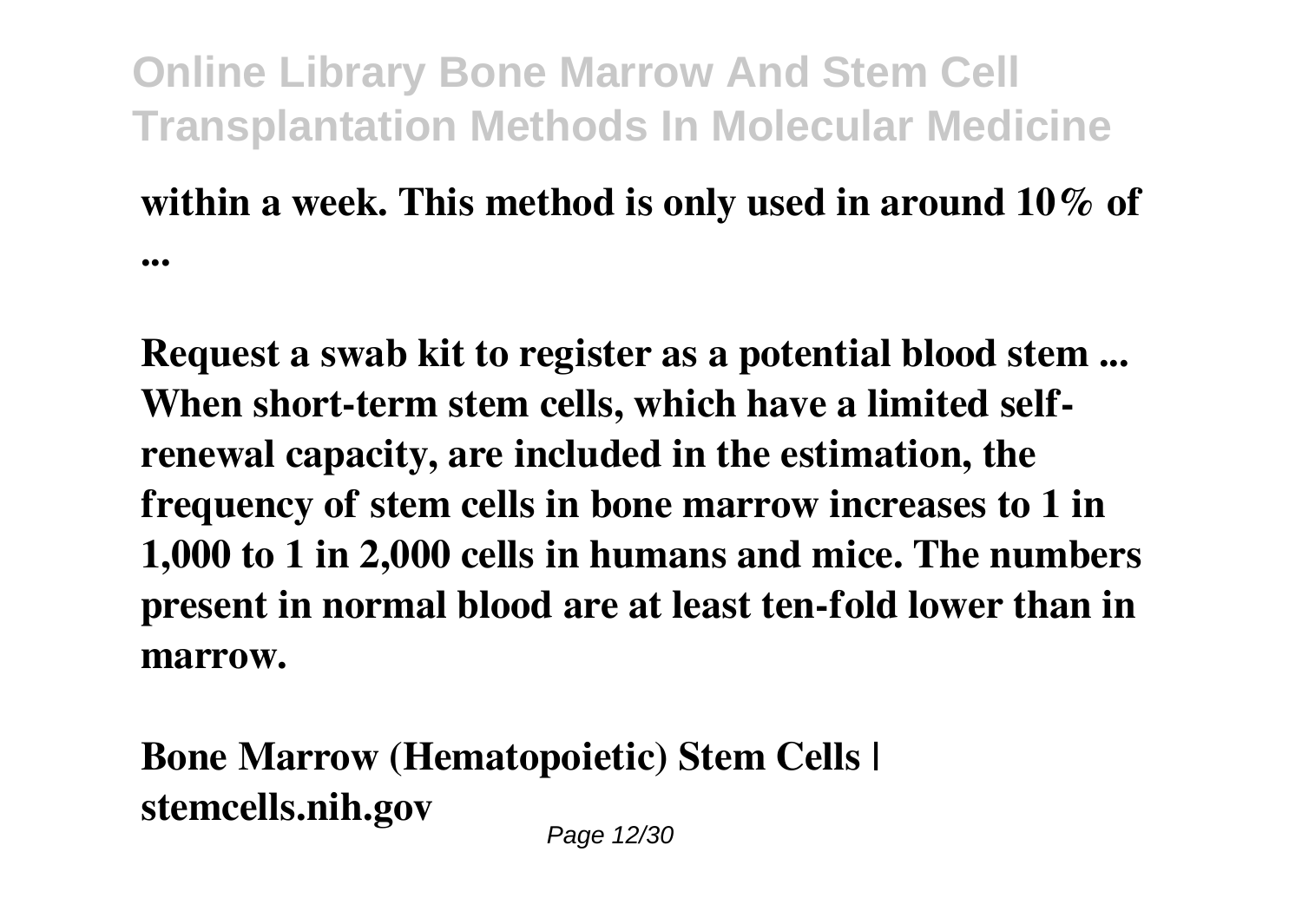**Rodríguez et al. demonstrate that MYC is upregulated in hematopoietic stem and progenitor cells (HSPCs) from Fanconi anemia (FA) patients. On the one hand, MYC counteracts p53- and TGF-β-mediated growth suppression in FA bone marrow. On the other hand, MYC expression worsens replicative and genotoxic stress of FA HSPCs.**

**MYC Promotes Bone Marrow Stem Cell Dysfunction in Fanconi ...**

**In these study participants a bone marrow puncture was performed so that the researchers could isolate and study the residing stem cells. These stem cells are the precursor cells of all blood cells, including the monocytes.** Page 13/30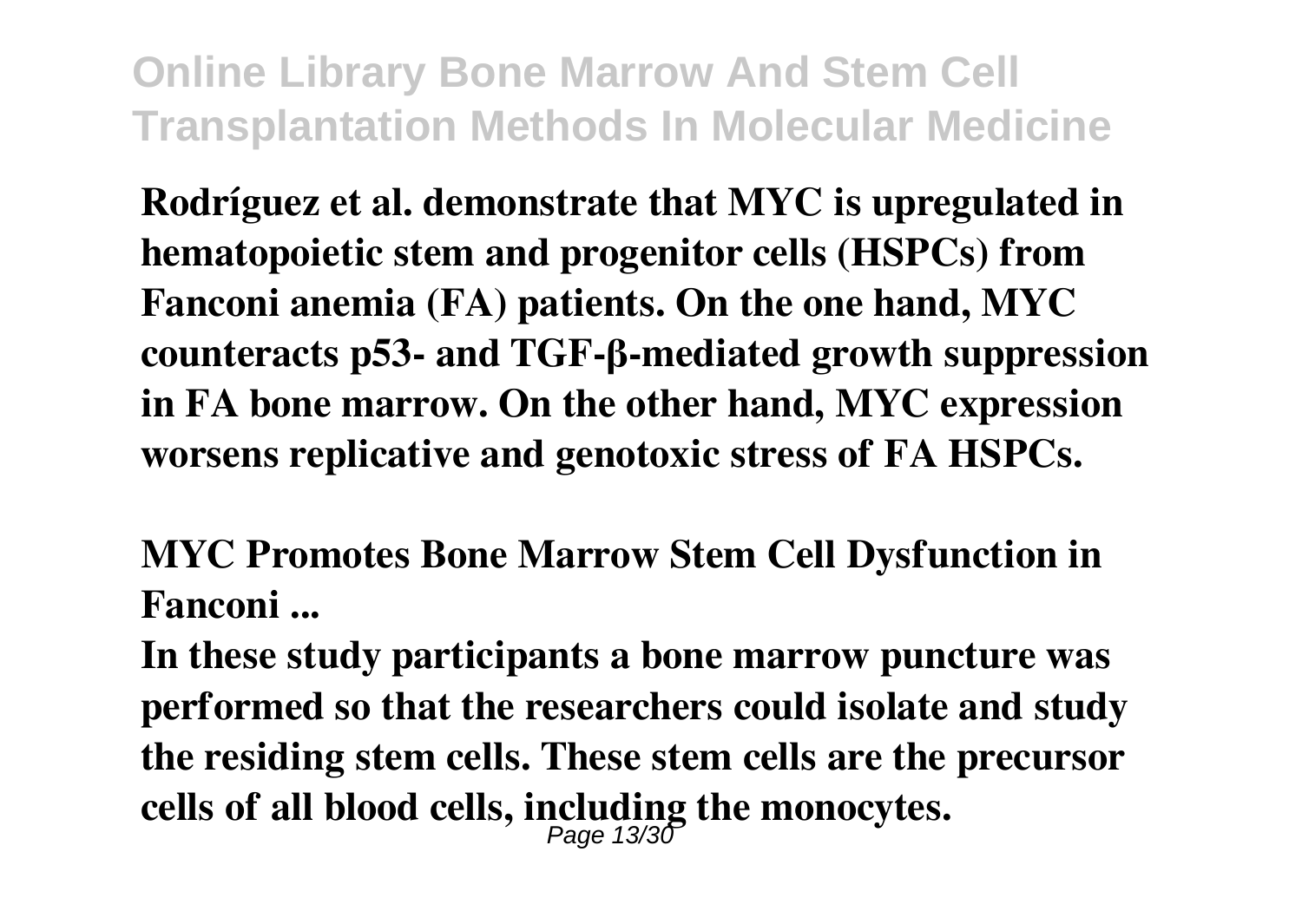**Reprogramming of bone marrow myeloid precursor cells - In ...**

**Bone marrow. Bone marrow was the original source of MSCs, and still is the most frequently utilized. These bone marrow stem cells do not contribute to the formation of blood cells and so do not express the hematopoietic stem cell marker CD34. They are sometimes referred to as bone marrow stromal stem cells. Cord cells**

## **Mesenchymal stem cell - Wikipedia We are Anthony Nolan and we save the lives of people with blood cancer who need a stem cell (or bone marrow)** Page 14/30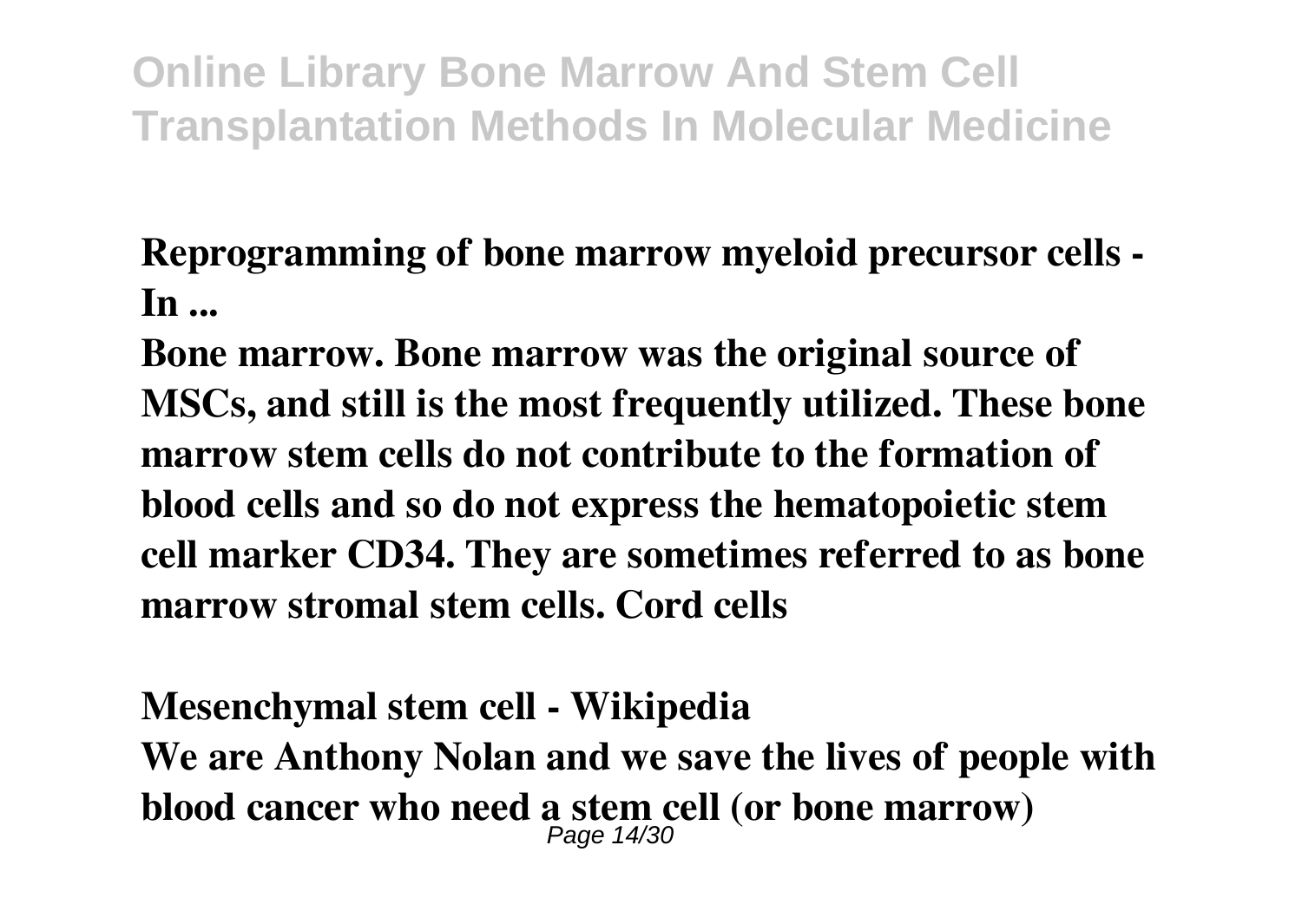**transplant.**

**Anthony Nolan | Saving the lives of people with blood cancer.**

**Bone Marrow Transplant or stem cell transplant is a surgical process to treat and replace damaged bone marrow cells with healthy one. Call +91-124-4141414 to know more about its purpose, treatment, benefits and risks.**

# **All About Bone Marrow and Stem Cell Transplants Bone** Page 15/30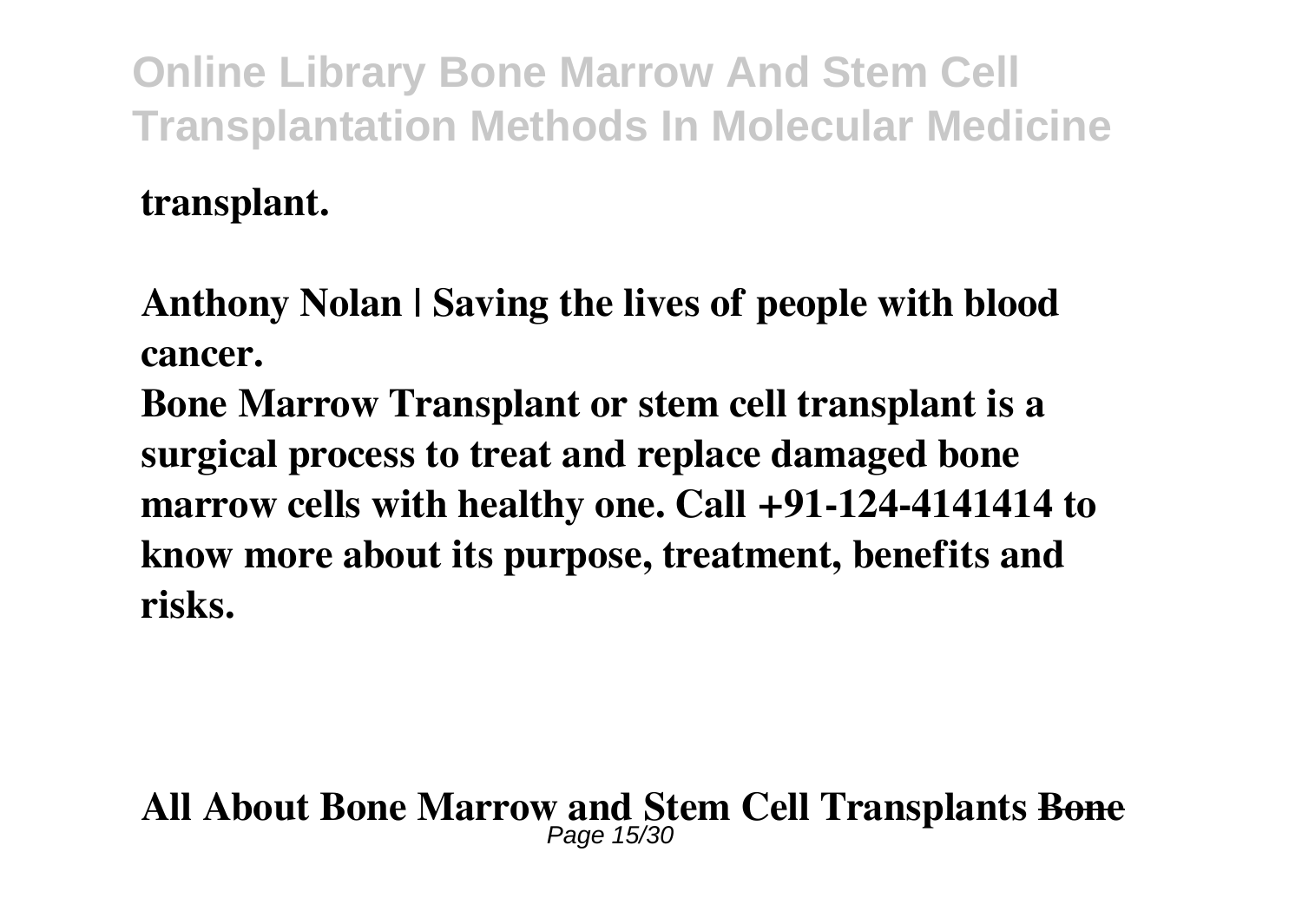**Marrow and Stem Cell Transplantation for Cancer – An Introduction The Difference Between Bone Marrow, Fat, and Amniotic/Umbilical Cord Stem Cells What Does Bone Marrow Actually Do?**

**Lloyd Damon, MD. Bone Marrow \u0026 Stem Cell Transplantation***Stem Cell Transplant NYC | Bone Marrow Transplant Procedure NYC | NewYork Presbyterian Hospital Bone Marrow Transplant Patient Information: Chapter 8 - Stem Cell Collection* **Bone Marrow Transplant Patient Information: Chapter 3 - What Are Stem Cells Donating your Bone Marrow Stem Cells? Here is my story (part 1 of 4) Bone Marrow Stem Cells Bone Marrow and Blood Stem Cell Transplant: Ask Dr. Scott Rowley Bone Marrow** Page 16/30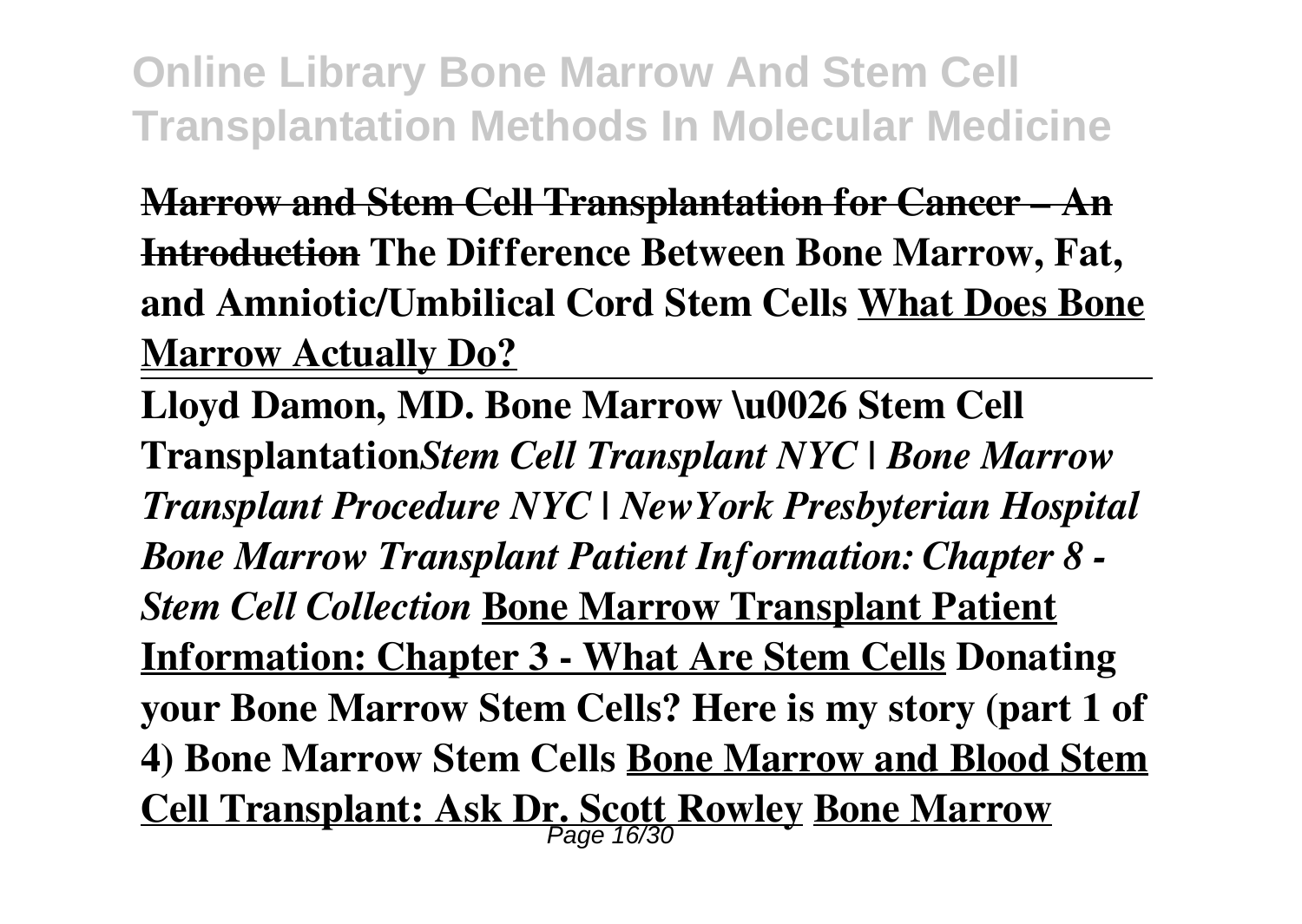**Aspiration for Stem Cell Therapy by Dr. Silva The Truth About Donating Bone Marrow Having a bone marrow test** *Painless Bone Marrow Biopsy: Anterior Approach with David Drew, MD* **What is Bone Marrow Transplantation? How to Perform Bone Marrow Aspirate Concentrate (BMAC) Harvesting and Stem Cell Injections Dallas Hope: Bone Marrow Transplant Process Explained — Be The Match** *Bone Marrow Aspiration and Biopsy What does it mean to become a bone marrow donor?*

**Arrow® OnControl® Bone Marrow Aspiration \u0026 Biopsy Patient Video -MC 001173Promises and Dangers of Stem Cell Therapies | Daniel Kota | TEDxBrookings Bone Marrow Aspiration - Stem Cell Therapy Fat Stem Cells vs** Page 17/30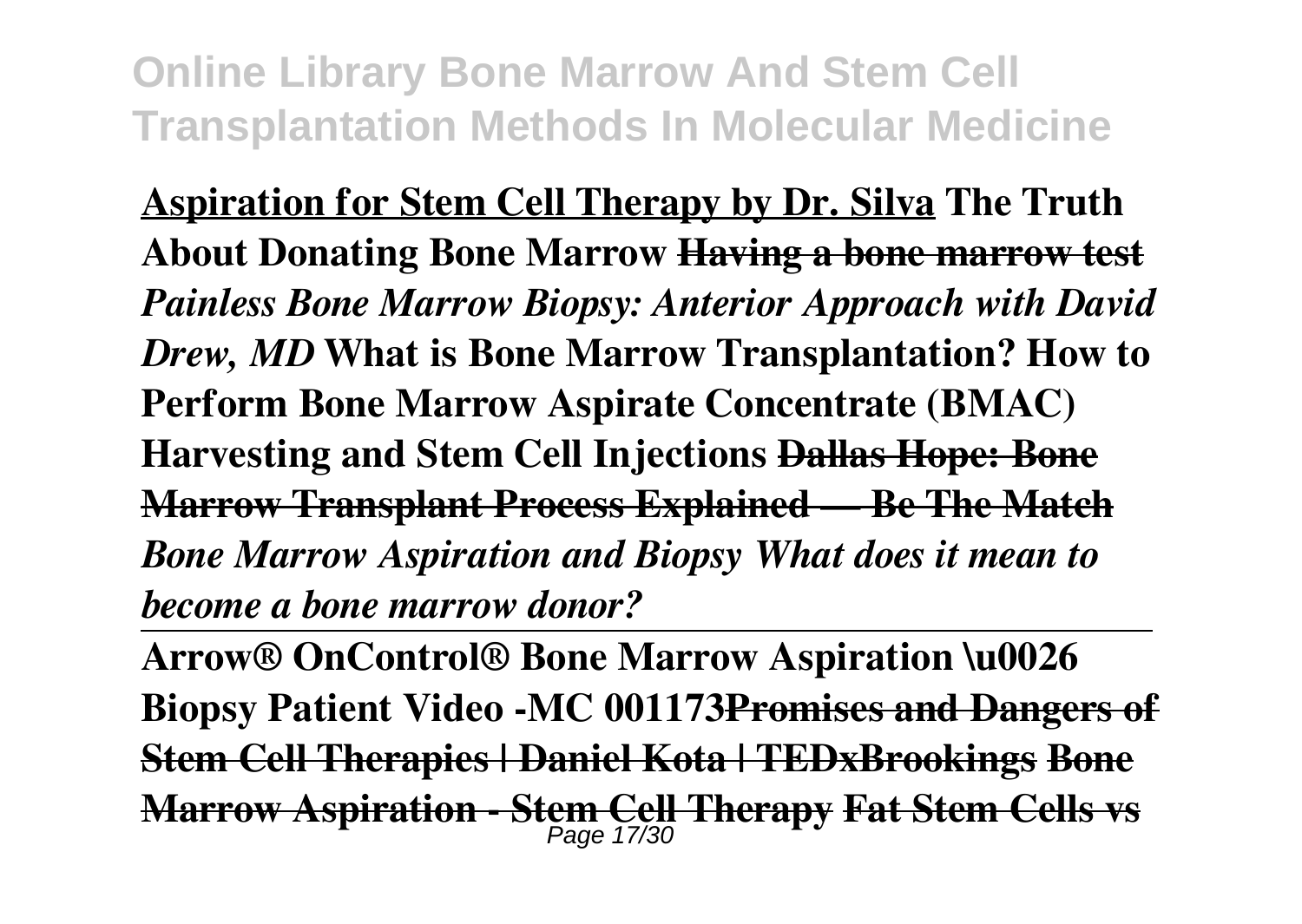#### **Bone Marrow Bone Marrow vs. Umbilical Cord Stem Cell Therapy**

**Bone Marrow Transplantation: Stem Cell Transplantation Blood \u0026 Bone Marrow, Stem - Cell Donation Explained in Hindi | Patient Education I MICBone Marrow and Stem Cell Transplant Patients Share Their Stories Fluid Intake after Stem Cell or Bone Marrow Transplant - Mayo Clinic What are Bone Marrow and Stem Cell Transplants? Bone Marrow And Stem Cell Stem cells are very early cells made in the bone marrow. Bone marrow is a spongy material that fills the bones. These stem cells develop into red blood cells, white blood cells and platelets. Red blood cells contain haemoglobin** Page 18/30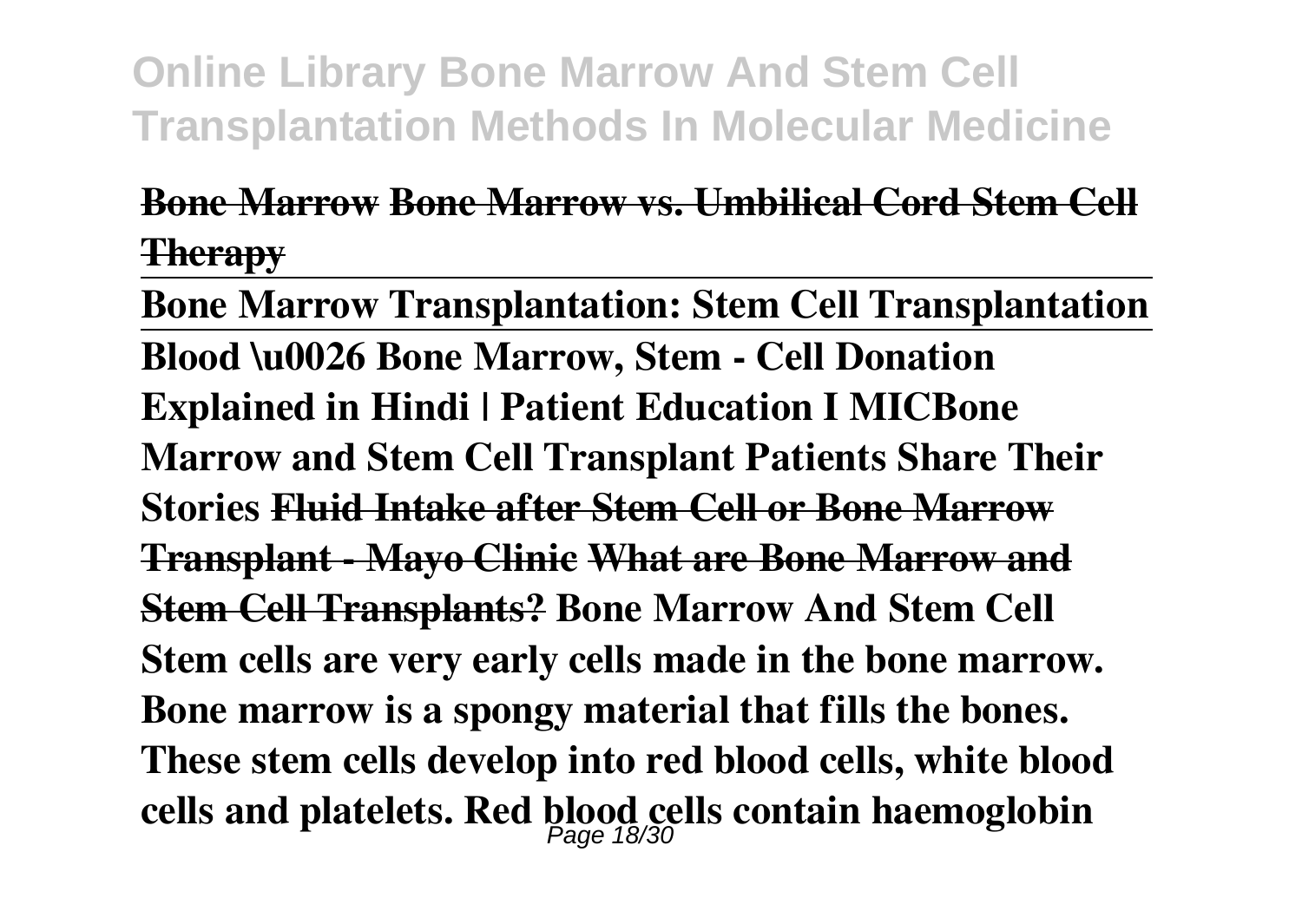**which carries oxygen around the body.**

**What is a stem cell or bone marrow transplant? | Stem cell ...**

**A stem cell or bone marrow transplant replaces damaged blood cells with healthy ones. It can be used to treat conditions affecting the blood cells, such as leukaemia and lymphoma. Stem cells are special cells produced by bone marrow (a spongy tissue found in the centre of some bones) that can turn into different types of blood cells.**

**Stem cell and bone marrow transplants - NHS A stem cell or bone marrow transplant is a long and** Page 19/30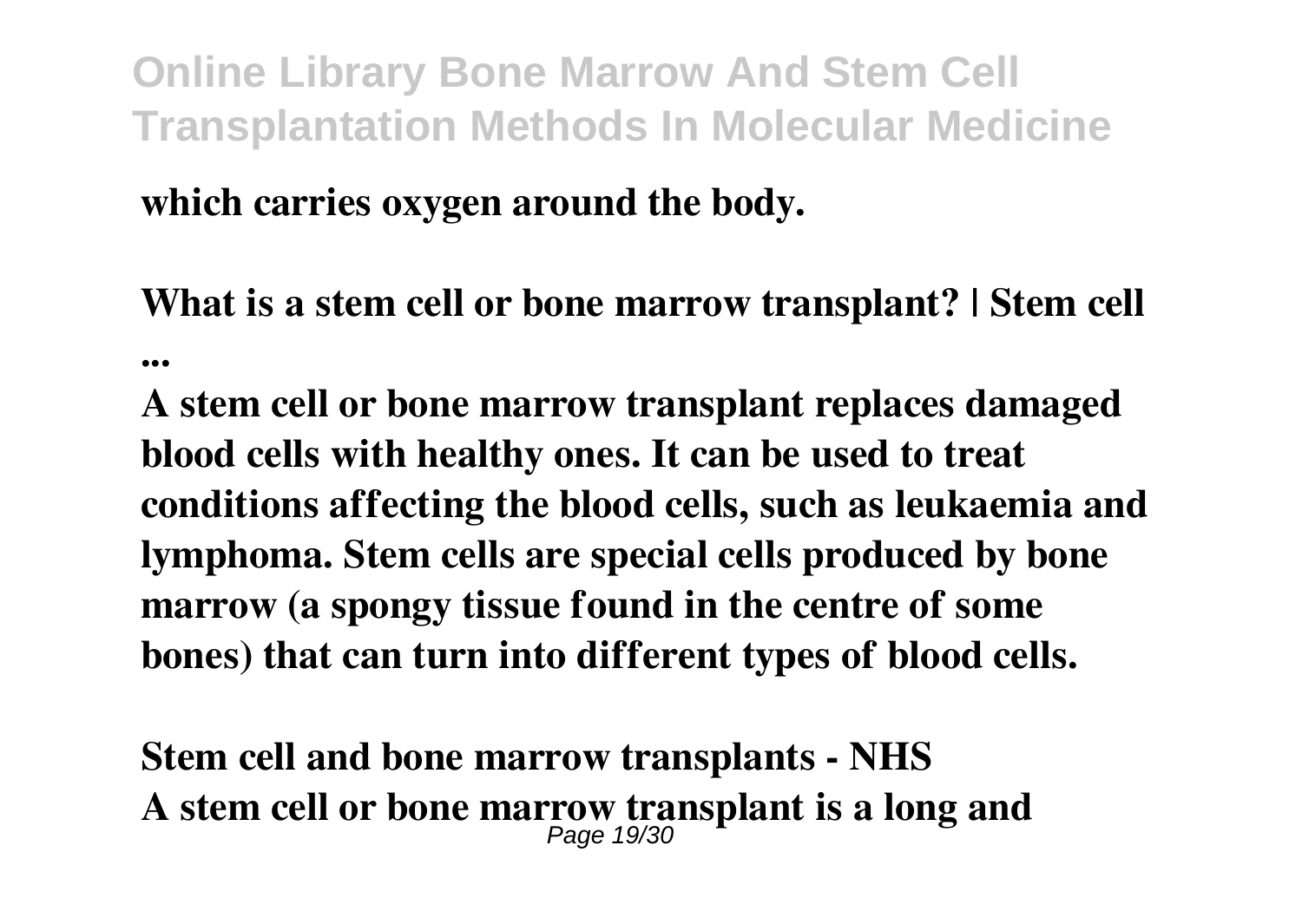**complicated process that involves 5 main stages. These stages are: Tests and examinations – to assess your general level of health. Harvesting – the process of obtaining the stem cells to be used in the transplant, either from you or a donor. ...**

**Stem cell and bone marrow transplants - What happens - NHS**

**A stem cell or bone marrow transplant replaces damaged blood cells with healthy ones. It can be used to treat conditions affecting the blood cells, such as leukaemia and lymphoma. Stem cells are special cells produced by bone marrow (a spongy tissue found in the centre of some** Page 20/30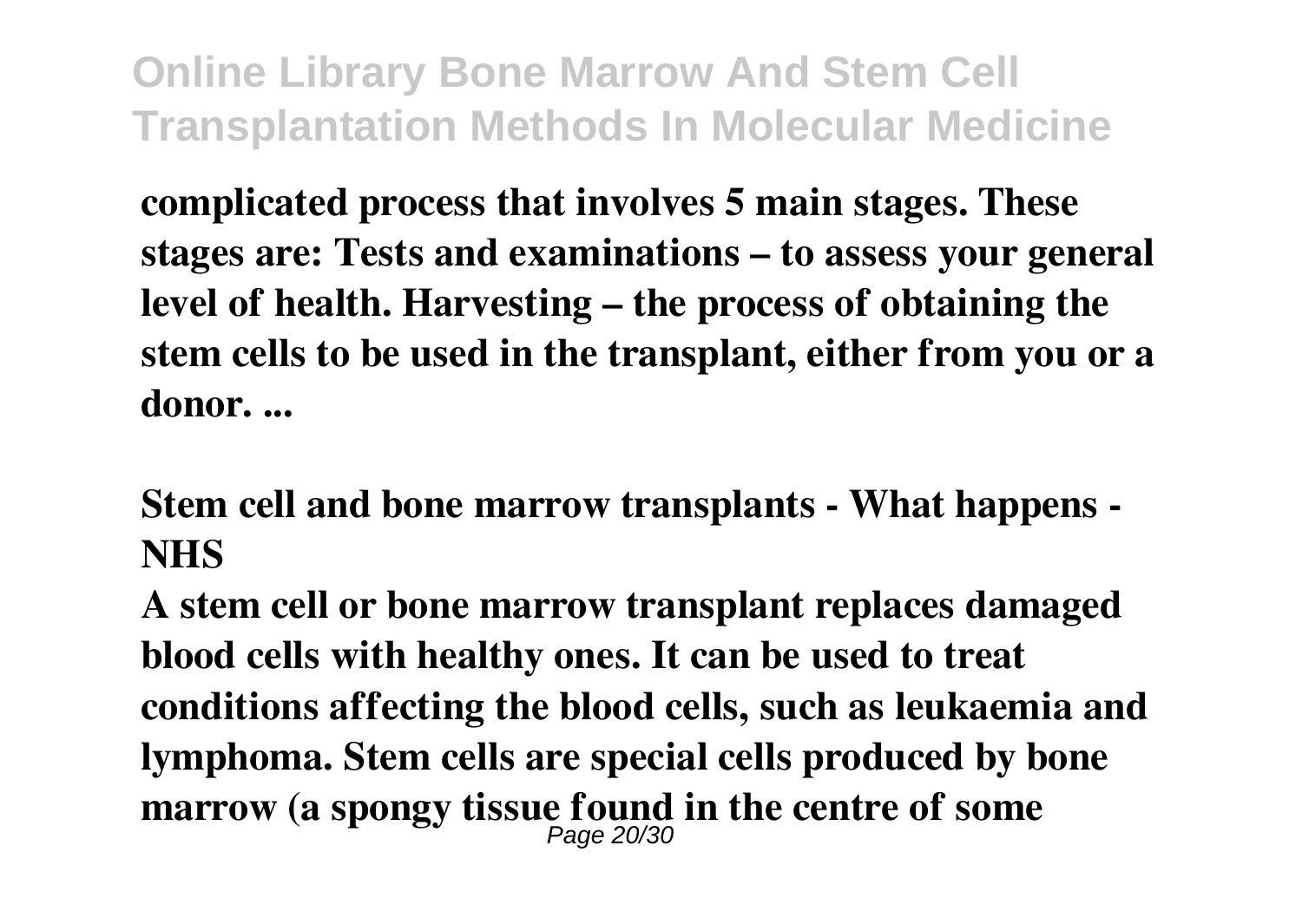#### **bones) that can turn into different types of blood cells.**

**NHS 111 Wales - Encyclopaedia : Stem cell and bone marrow ...**

**All our blood cells develop from stem cells in the bone marrow. Stem cells stay inside the bone marrow and when they are fully developed they go into the bloodstream. Blood cells do not live long. The bone marrow normally makes millions of new blood cells every day to replace blood cells as they are needed. There are three main types of blood cells: Red blood cells contain haemoglobin (Hb), which carries oxygen from the lungs to all the cells in our body.**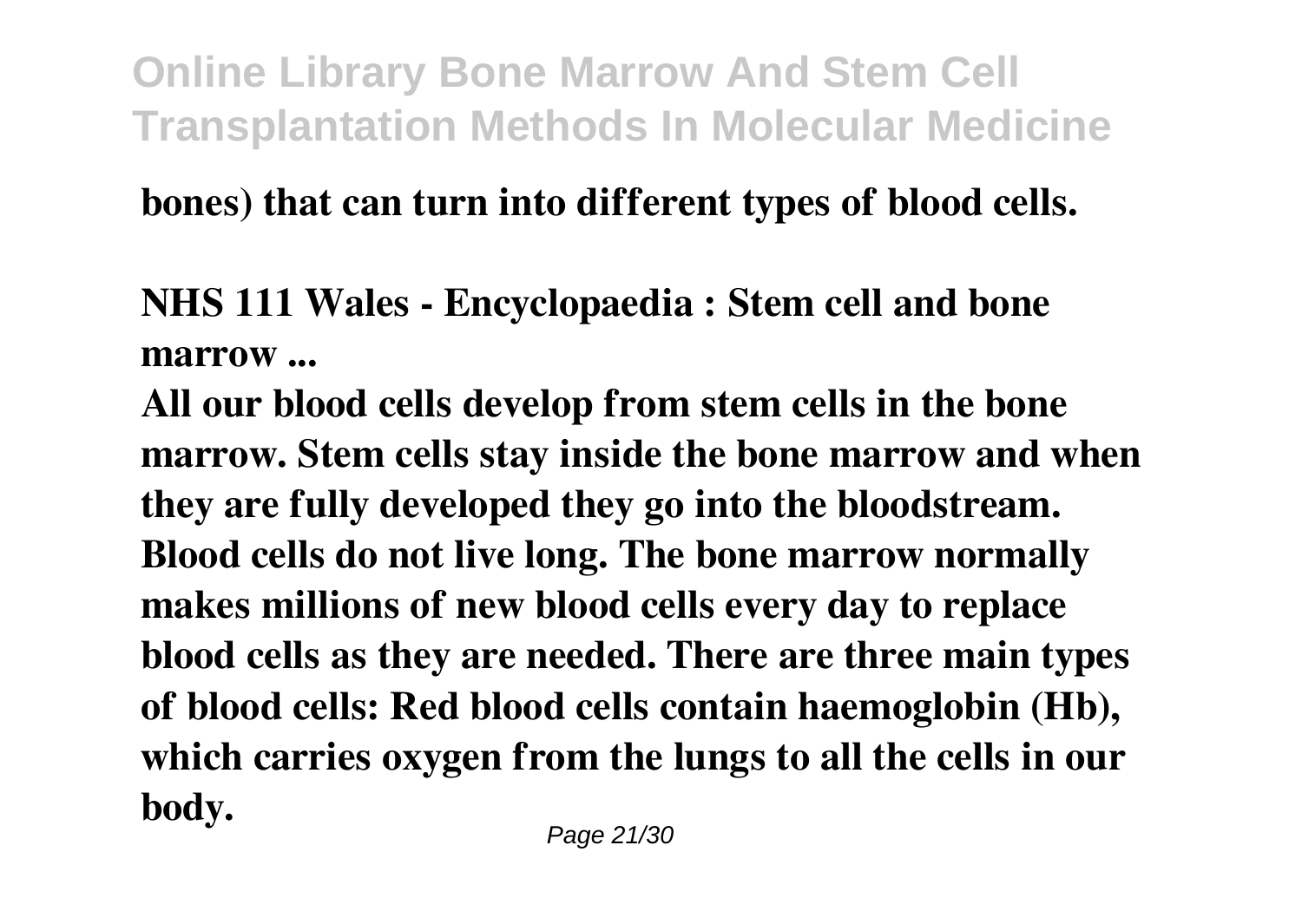### **What are stem cells and bone marrow? - Macmillan Cancer ...**

**Bone Marrow and Stem Cells.- Bone marrow is the tissue comprising the center of large bones. It is the place where new blood cells are produced. Bone marrow contains two types of stem cells: hemopoietic (which can produce blood cells) and stromal (which can produce fat, cartilage, and bone).**

**Bone Marrow and Stem Cells - Our Stem Cells Bone marrow stem cells are multipotent, which means they** have the ability to become virtually any type of tissue cell,  $_{Page\ 22/30}$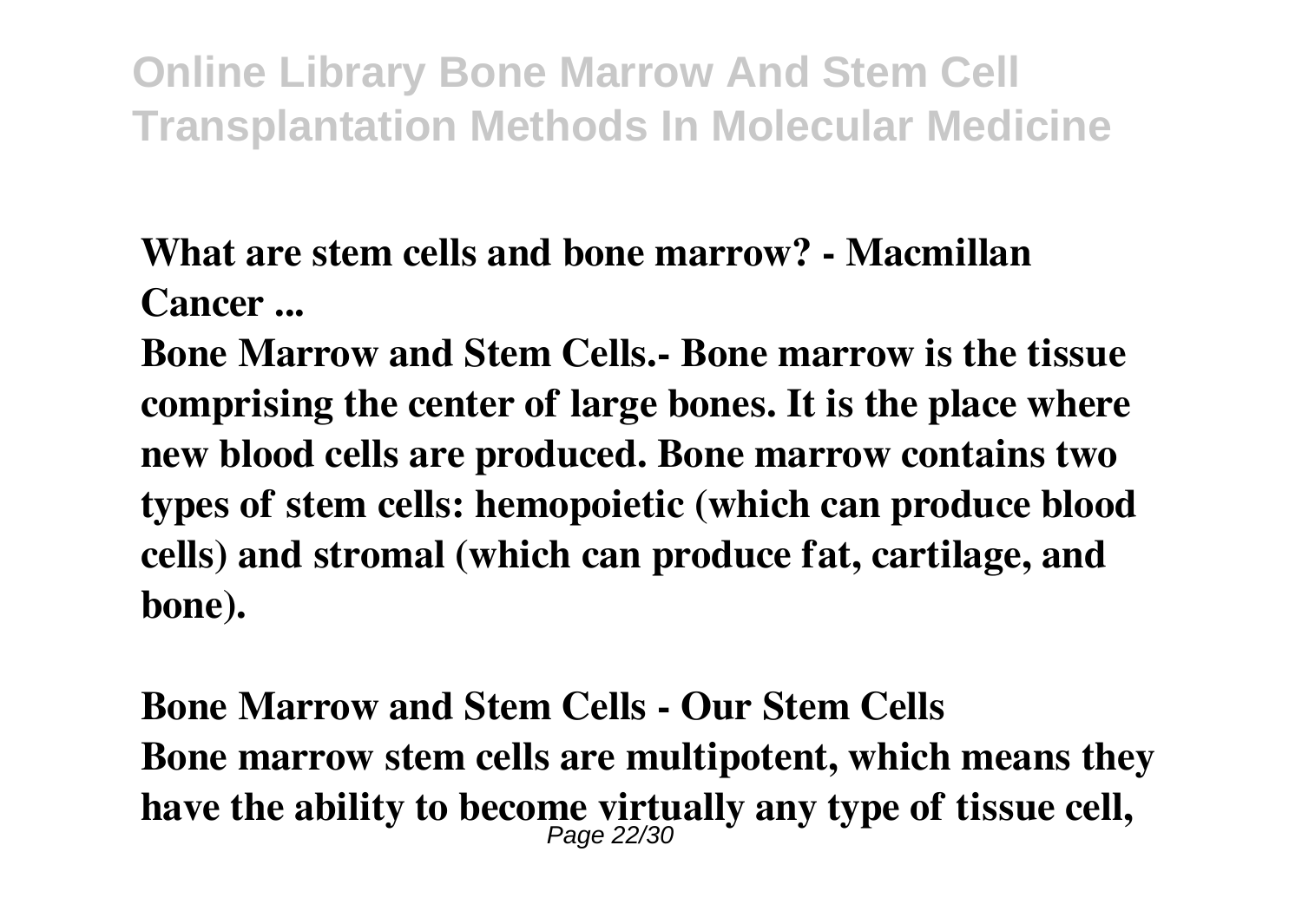**including: Bone; Cartilage; Blood; Organ; Nerve; Neuron; Gray matter; How Bone Marrow Stem Cells are Used in Medicine. Bone marrow stem cells are used in therapies that address a wide array of diseases, disorders, and injuries.**

**Bone Marrow Stem Cells | NSI Stem Cell Adult stem cells can differentiate into related cell types only, for example, bone marrow cells can differentiate into blood cells and cells of the immune system but not other cell types. Stem...**

**Stem cells - Cell division - AQA - GCSE Biology (Single ...** Page 23/30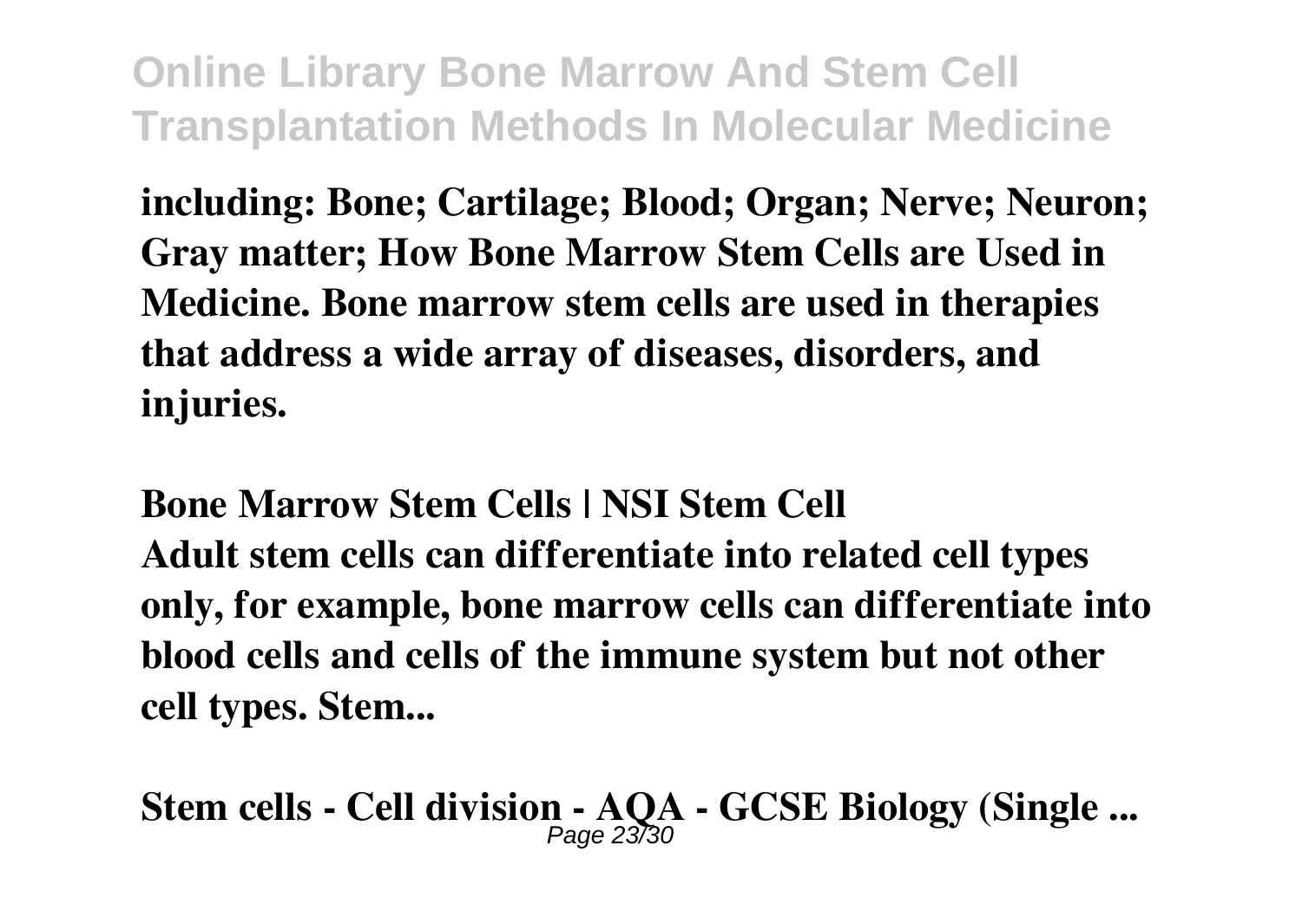**At the cellular level, the main functional component of bone marrow includes the progenitor cells which are destined to mature into blood and lymphoid cells. Marrow contains hematopoietic stem cells which give rise to the three classes of blood cells that are found in circulation: white blood cells (leukocytes), red blood cells (erythrocytes), and platelets (thrombocytes).**

#### **Bone marrow - Wikipedia**

**Bone marrow is a remarkable factory. It's the soft, spongy tissue found at the centre of certain bones in your body where blood stem cells live. Blood stem cells produce all your essential blood cells, such as red blood cells to carry** Page 24/30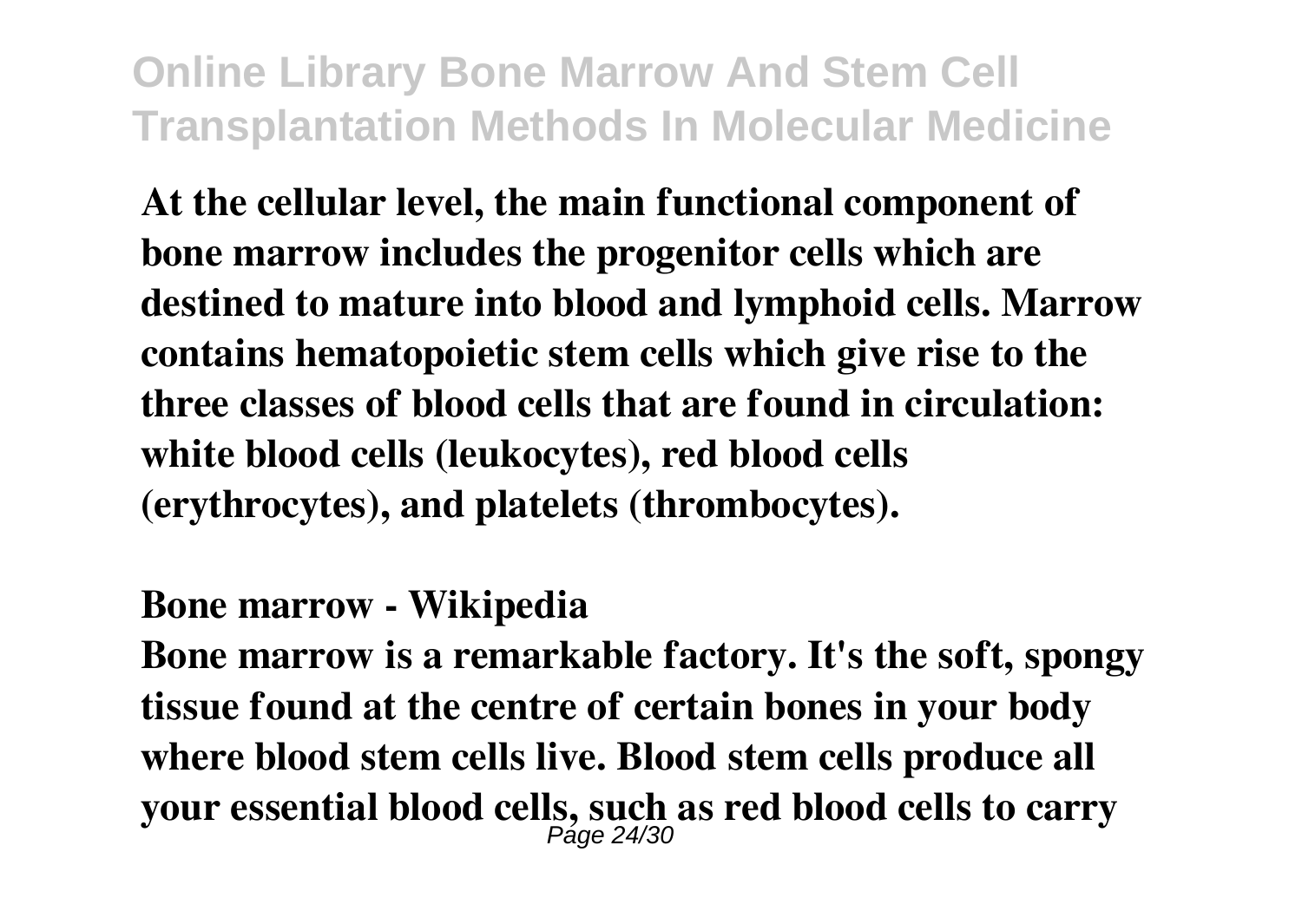**oxygen and white blood cells to fight infection. Who needs bone marrow transplants?**

**British Bone Marrow Registry - NHS Blood and Transplant**

**Red bone marrow is involved in hematopoiesis. This is another name for blood cell production. Hematopoietic stem cells that are found in red bone marrow can develop into a variety of different...**

**Function of Bone Marrow: What Is Bone Marrow, and What ...**

**This is when the blood stem cells are collected from the Page 25/3**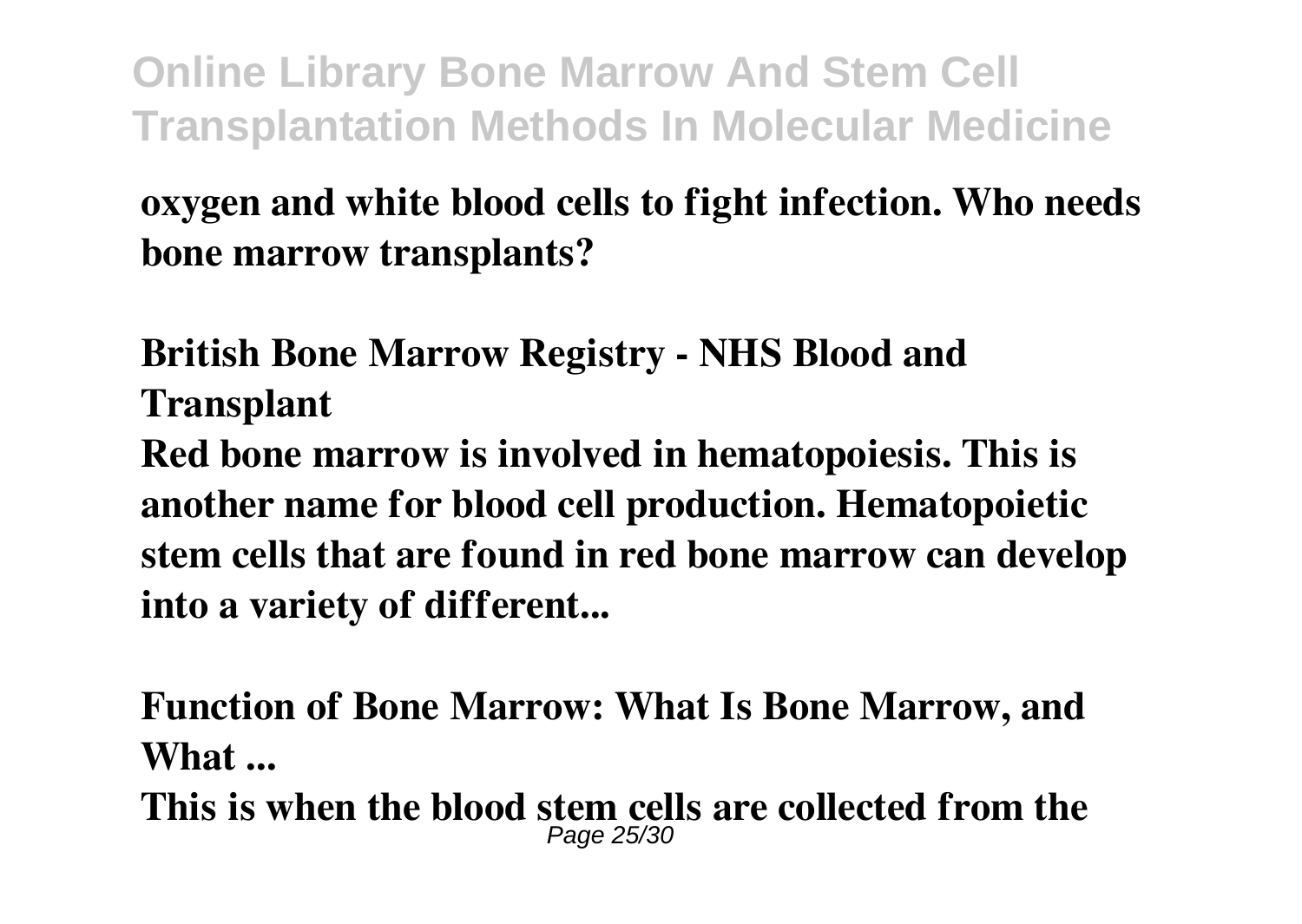**bone marrow at the back of the hip bone (not the spine). The procedure is carried out under general anaesthetic so that no pain is experienced. The collection itself takes 1-2 hours and most donors return to their regular activities within a week. This method is only used in around 10% of ...**

**Request a swab kit to register as a potential blood stem ... When short-term stem cells, which have a limited selfrenewal capacity, are included in the estimation, the frequency of stem cells in bone marrow increases to 1 in 1,000 to 1 in 2,000 cells in humans and mice. The numbers present in normal blood are at least ten-fold lower than in** Page 26/30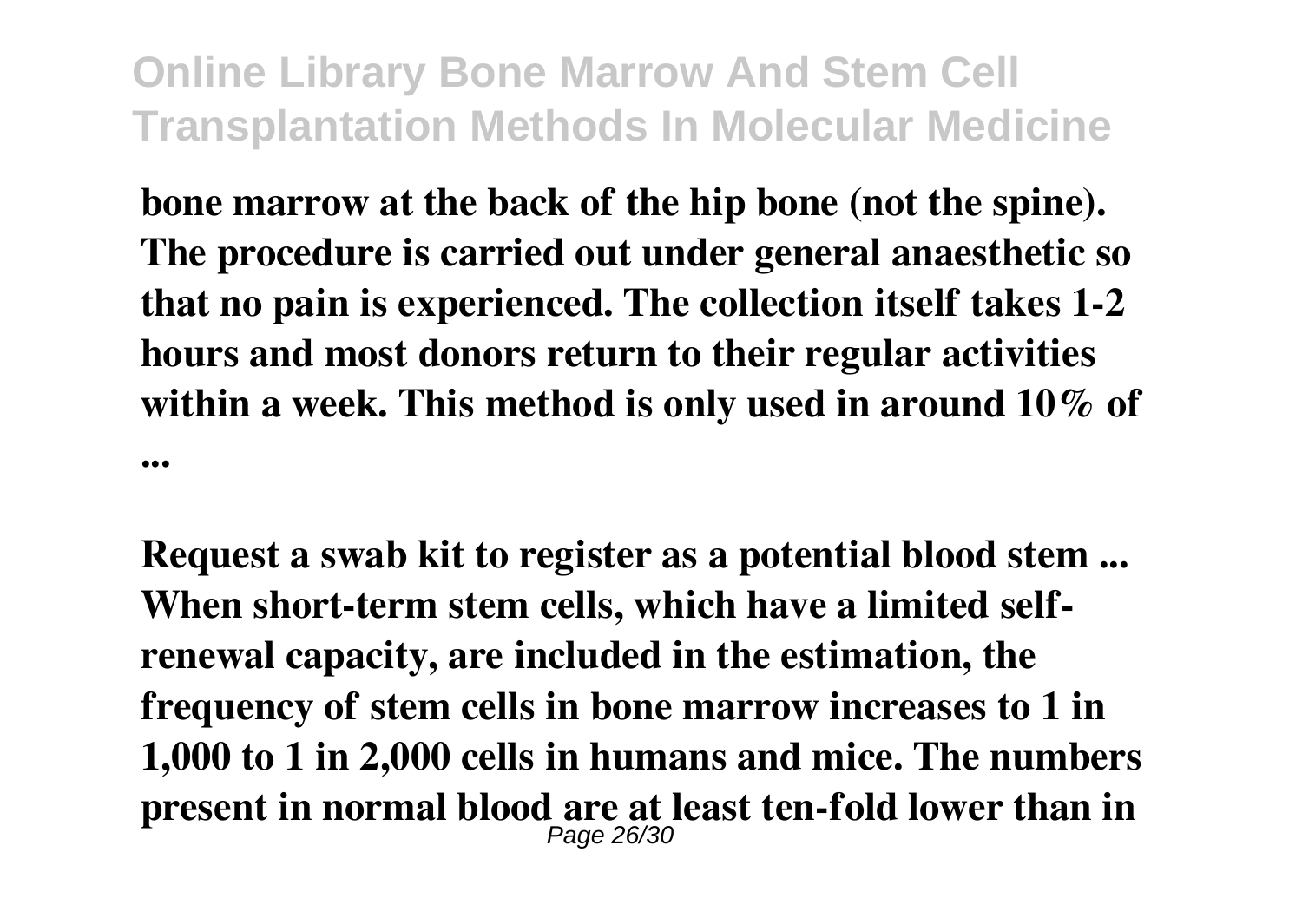**marrow.**

**Bone Marrow (Hematopoietic) Stem Cells | stemcells.nih.gov Rodríguez et al. demonstrate that MYC is upregulated in hematopoietic stem and progenitor cells (HSPCs) from Fanconi anemia (FA) patients. On the one hand, MYC counteracts p53- and TGF-β-mediated growth suppression in FA bone marrow. On the other hand, MYC expression worsens replicative and genotoxic stress of FA HSPCs.**

**MYC Promotes Bone Marrow Stem Cell Dysfunction in Fanconi ...**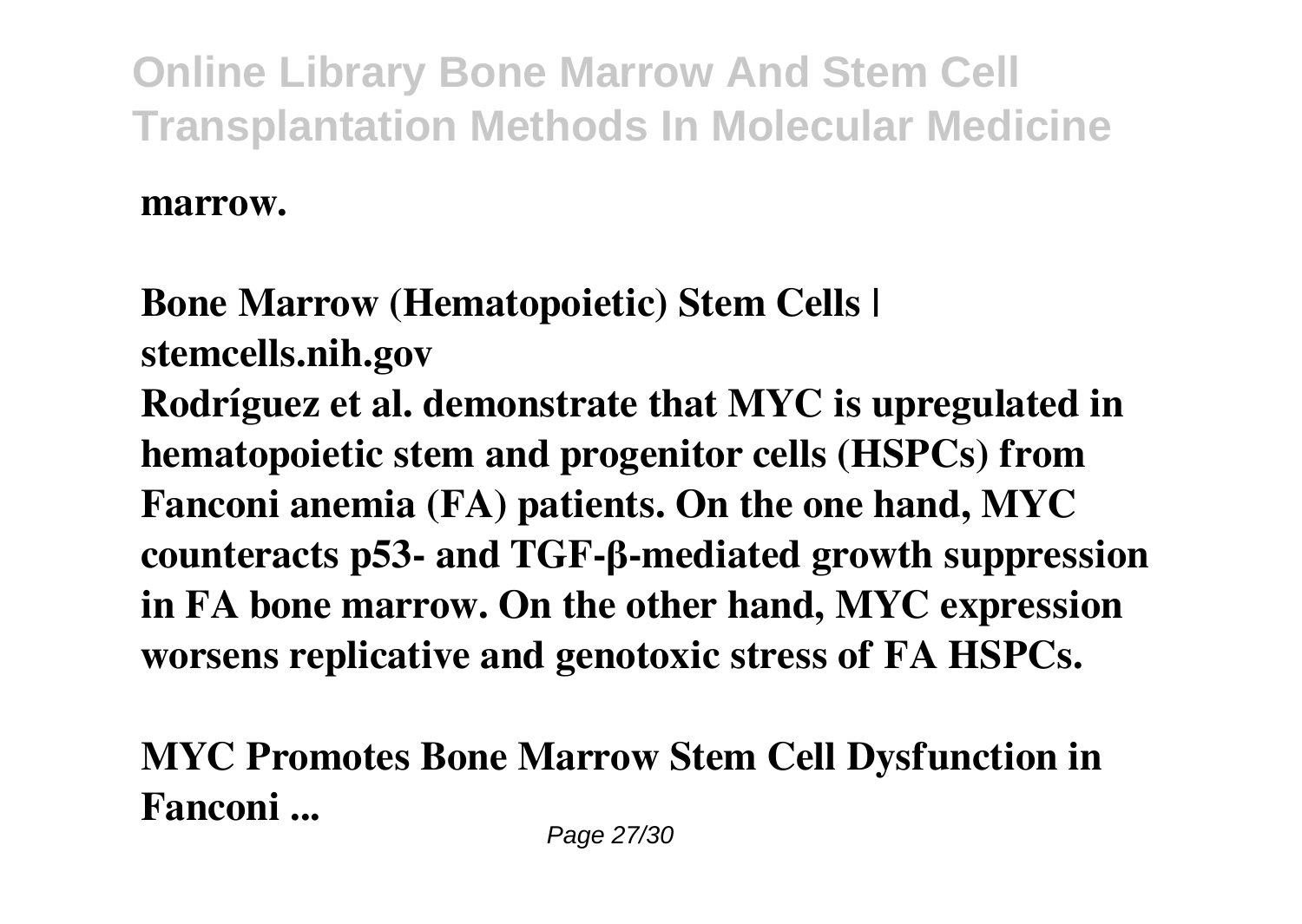**In these study participants a bone marrow puncture was performed so that the researchers could isolate and study the residing stem cells. These stem cells are the precursor cells of all blood cells, including the monocytes.**

**Reprogramming of bone marrow myeloid precursor cells - In ...**

**Bone marrow. Bone marrow was the original source of MSCs, and still is the most frequently utilized. These bone marrow stem cells do not contribute to the formation of blood cells and so do not express the hematopoietic stem cell marker CD34. They are sometimes referred to as bone marrow stromal stem cells. Cord cells** Page 28/30